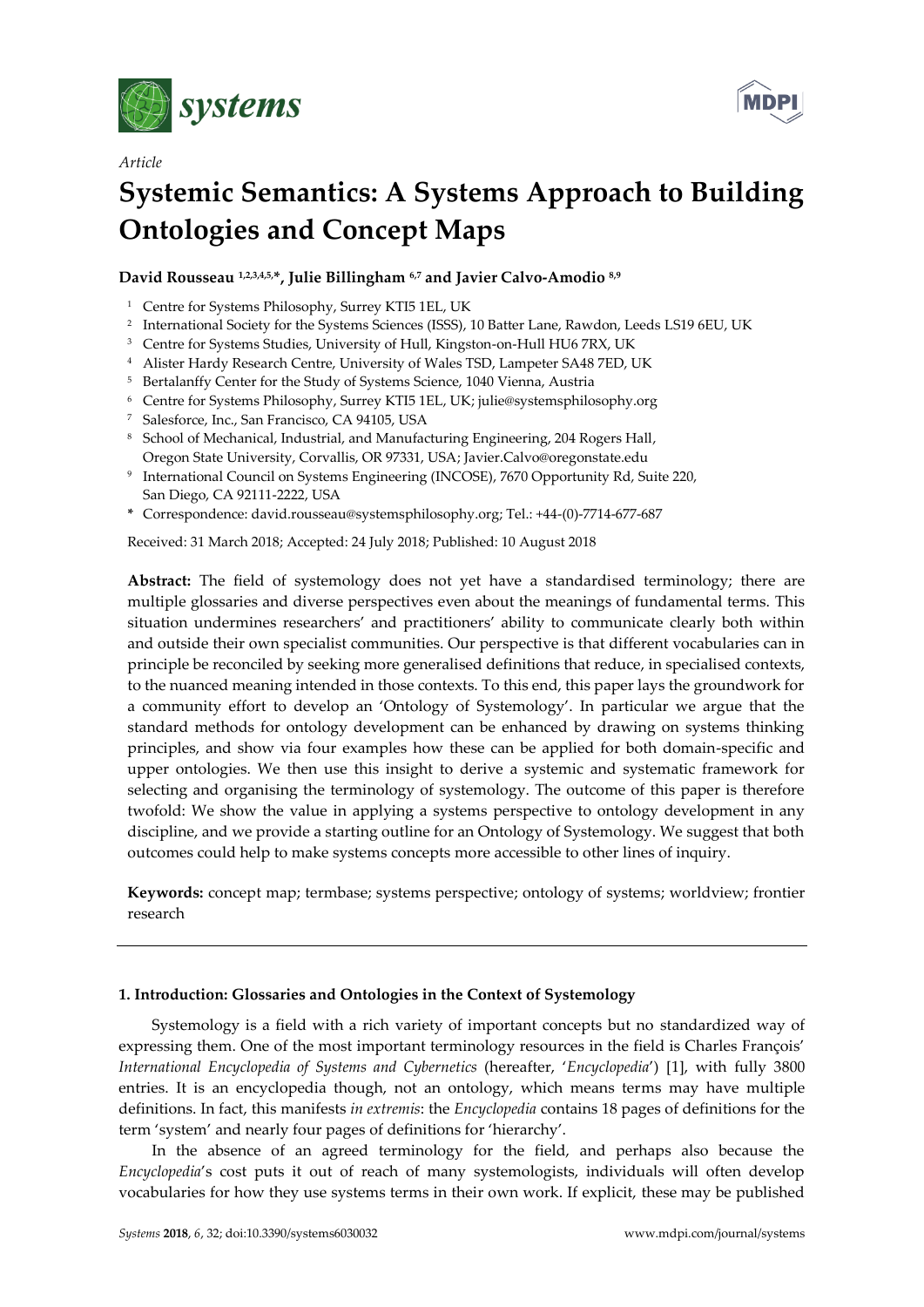as glossaries to their books or papers, e.g.,  $[2]$  (pp. 21–33),  $[3]$  (pp. 11–46),  $[4]$  and  $[5]$  (pp. 13–68),  $[6]$ (pp. 353–360), and [7] (pp. 205–212). However, those who do this rarely use formal methods or develop any structure for their terminologies, and their term use is often inconsistent with that of other researchers, even within the same community. Readers are left to try to rationalise different meanings across the resources they consult, and often simply make assumptions about an author's intent.

The outcome is not just terminological confusion, but also conceptual blurring. In 2016 the International Council on Systems Engineering (INCOSE) appointed a team of INCOSE Fellows to propose a definition of 'system' that would be suitable for systems engineering (SE). The team found that even amongst the relatively small number of current INCOSE Fellows there are seven different perspectives on the meaning of 'system' [8].

These conceptual differences can have profound implications. For example, in the SE field the term "emergence" is often taken to refer to system behaviours that were not designed for [9,10], while in system science it is usually taken to refer to properties the system has but the parts by themselves do not [11]. This is a significant difference because it entails that for system scientists the notion of emergence is central to the notion of what a system is, whereas for some systems engineers it is incidental.

Having multiple systems terminologies in use clearly inhibits communication between specialists even within the same community. Moreover, it is hard to build on ambiguous foundations, and we suggest that this state of affairs has impeded progress in the systems field. We have argued elsewhere [12] (p. 7) that the initial energy behind the search for a General Systems Theory (GST) was dissipated by Ludwig von Bertalanffy's inconsistency throughout his eponymous book [13], where he used the term GST in 16 different ways.

Most importantly, we suggest that this ontological confusion has constrained the uptake of systems concepts in other disciplines that might well have benefitted from them. We will elaborate on the mechanism for this last-mentioned consequence in a later section.

Our perspective in seeking a resolution to this situation is that different researchers' vocabularies are designed to capture nuances of meaning that are important in their special case contexts, and these can in principle be reconciled by seeking a more generalised concept that is consilient with each special case. An example of this in practice is the INCOSE Fellows' project mentioned above, which resulted in a definition for the word "system" that can reduce, in different situations, to the different perspectives they identified.

Drawing on a distinction from Information Science between a "domain ontology", which involves domain-specific terms, and an "upper ontology", which involves terms that are applicable across multiple domains, we argue that Systemology has the unusual potential to provide both types of concepts. In fact, we suggest that it is the failure to distinguish between the different types of terminologies applicable in Systemology that has in large part led to the terminological confusions mentioned above.

Although the unique nature of Systemology has exacerbated the challenges involved in developing its terminology, it also provides the means to resolve them. In this paper we show how systems thinking can itself be applied to the process of ontology development, usefully extending the extensive formal methods that are already in existence. Amongst the examples we develop is a proposed structure for a concept map for Systemology, developing the General Inquiry Framework structure we introduced in a companion paper in this journal issue [14].

The purpose of the present paper is to lay the basic groundwork for a community effort to develop an 'Ontology of Systemology', by:

- providing arguments for the need for such an ontology;
- disambiguating different concepts relating to termbases, vocabularies, and ontologies;
- providing background on how such ontologies are constructed;
- making suggestions for how systems thinking can aid the building of ontologies; and
- proposing a systemic and systematic framework for selecting and organising the terminology of Systemology.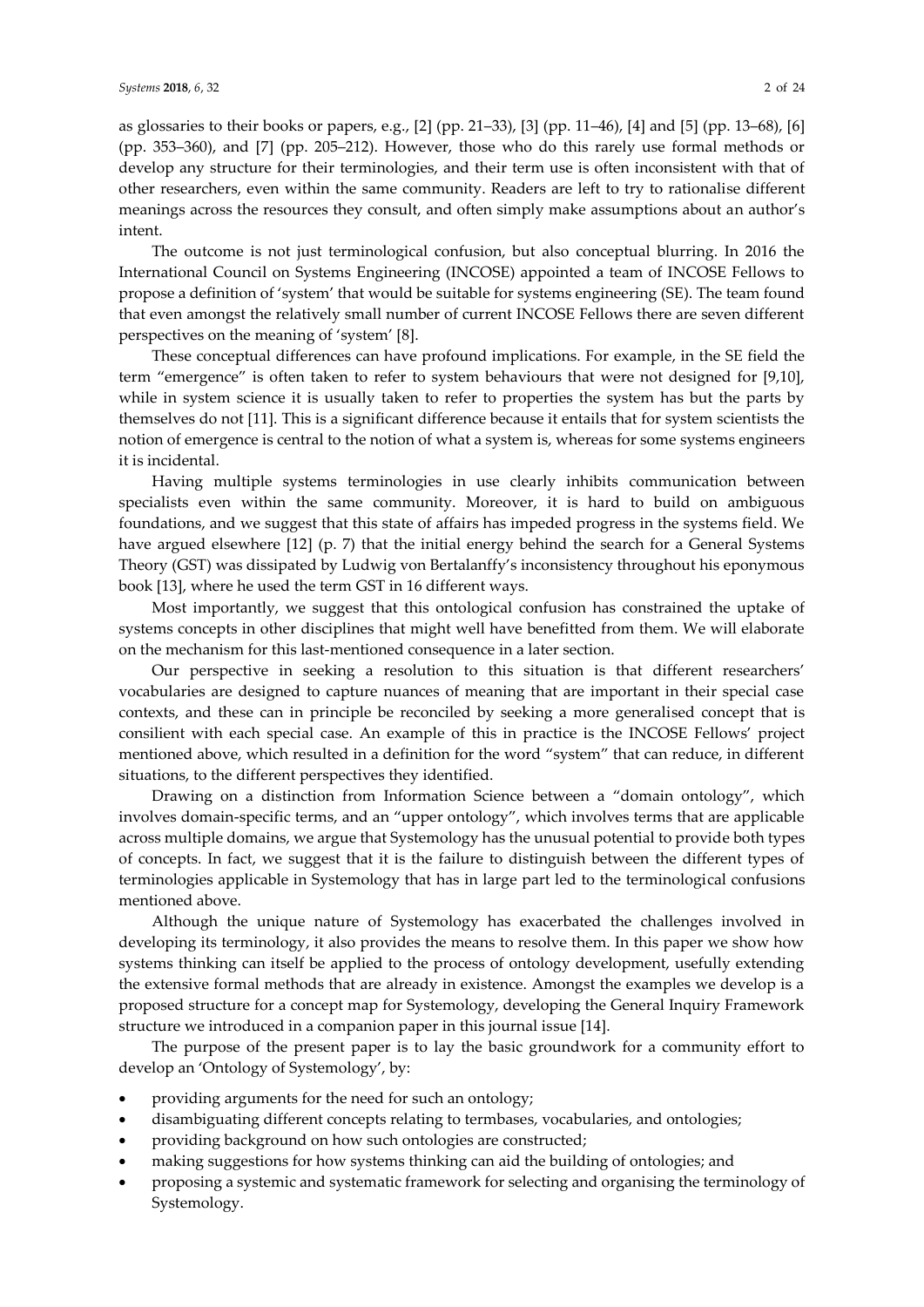We hold that the application of systems thinking to the building of ontologies would be valuable in all attempts to build ontologies, especially in areas of study with many ambiguous terms (e.g., consciousness studies) or high uncertainty about which terms are relevant for the study area (e.g., frontier science). Moreover, we believe that the structure we will propose for organising the Ontology of Systemology will aid the application of systems concepts in doing specialised research, by linking kinds of systems concepts to general kinds of lines of inquiry.

## **2. General Background on Ontologies and Concept Maps**

## *2.1. Scientific and Philosophical Uses of the term Ontology*

The term 'ontology' has different meanings to philosophers and scientists. The scientific meaning derives from Information Science, where 'ontology' refers to a shared conceptualisation of a domain, presented as an organised technical vocabulary for that domain [15]. The term 'ontology' is here meant to evoke the idea that the terms and their associated concepts are the building blocks of theories in the discipline or domain, and hence reflect the most basic units of thought about the subjects under study [16] (p. 9). This is different from, but not unrelated to, the use of this term in Philosophy. In Philosophy, the term 'Ontology' refers to a discipline investigating what exists most fundamentally in the real world [17,18], and hence reflects the most fundamental units of thought for theorising about the nature of reality. In this paper we primarily intend the meaning from Information Science, although there are a few places where we will need to draw on the philosophical concept. We have tried to make the usage clear in each case.

The above scientific definition embeds nuanced meaning for the phrase "an organised technical vocabulary". In the following sections we introduce key concepts in ontology development that elaborate on this definition as a foundation for the arguments we will develop later.

## *2.2. Definition of a Category in Ontology*

 $\overline{a}$ 

The semiotic triangle, also known as the triangle of meaning, is a simple model about the meaning of words, specifically the words that point to or reference something [19,20].

A basic analysis, which we find already in Aristotle, shows that we use certain words (called "terms") to point to or refer to 'things' that exist 'in the world' e.g., flowers, buildings, persons, love, values, numbers, emotions, ideas, beliefs and myths. We think these things exist because we have concepts in our minds that represent them to us, and experiences that we can interpret using these concepts. **1** In this way, we find our perceptions meaningful insofar as they can be associated with concepts. We can model this in terms of the semiotic triangle, as illustrated in Figure 1.



**Figure 1.** The semiotic triangle.

Note that according to this model each term has a 'referent', namely the 'thing' (phenomenon) in the real world it points to, and a 'meaning', which is the idea (concept) it evokes in our or other

<sup>1</sup> For present purposes we can ignore the questions and theories about how kinds of concepts arise and come to be associated with kinds of experiences.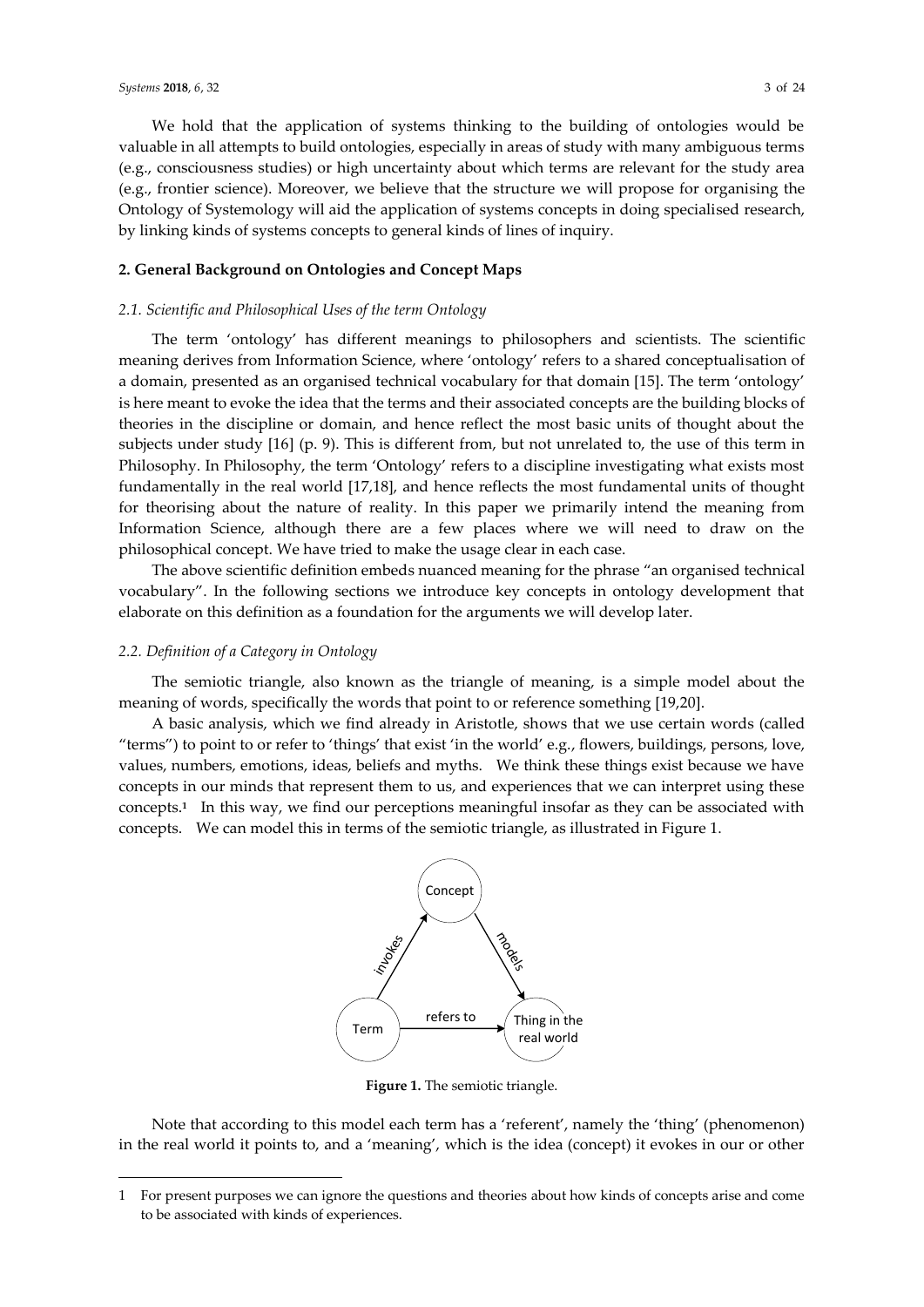$\overline{a}$ 

minds when we use the term. The concept is the mental model one has of the thing or phenomenon being referred to by the term, and hence the concept is the meaning the perceived phenomenon has for the observer.**<sup>2</sup>** The concepts we have about things in the real world are 'categories of thought', i.e., ideas that help us to understand our perceptions and hence make judgements or take action as we go about our lives. When we consciously associate these concepts with terms, we establish the elements of a language.

There is, however, a variety differential between ordinary language and thought. We can see from this simple model how miscommunication arises in common discourse, because although in discussions our use of the same term may actually refer to the same thing in the real world, the conceptual models they invoke in each of us may be different, and so we may misunderstand each other even when we correctly use the same terms to refer to the same actual things in the real world. The polysemy of terms is a problem in addition to the one of having terms that point to different referents in different contexts. This is a frequent occurrence in the common use of natural language terms. For the 500 most common words in the English language the Oxford English Dictionary records 14,070 distinct meanings—an average of 28 meanings for each word [22]. We clearly have many more concepts than we have terms, and this is why we have to create 'technical terminologies' or 'protected vocabularies' or 'technical vocabularies' for specific disciplines or areas of investigation, so that terms we use have commonly agreed unique meanings in those contexts.**<sup>3</sup>** Without such a communal consent about the use of terms, we could not hope to effectively collaborate within or across disciplines. We would be unable to agree on what we are about to do, explain why it is important, teach what we have learnt, or think in a consistent way about our subject matter. To create such a context-specific vocabulary we place constraints on meanings through definitions, the definitions specifying what attributes of the thing in question are to be included or excluded from the concept entailed by the term. This is illustrated in Figure 2.



**Figure 2.** A category of analysis in relation to a thing in the real world.

Note that definitions can come in multiple forms [24], some of which are stronger than others, e.g.,:

- intensional definitions, which specify the meaning of a term by giving the necessary and sufficient conditions for when the term applies;
- extensional definitions, which define applicability by listing everything that falls under that definition;

<sup>2</sup> We know that as a general rule we do not perceive things as they are, but 'see' them in a way that is conditioned (inter alia) by the concepts (mental models) we have of those things. This is what R.N. Hanson meant when he famously described observations as 'theory laden' [21].

<sup>3</sup> Thomas Kuhn referred to this situation saying that for a scientific community to be in a period of normal science they must share notions, points of view, similar terminology (language use) and research scope [23].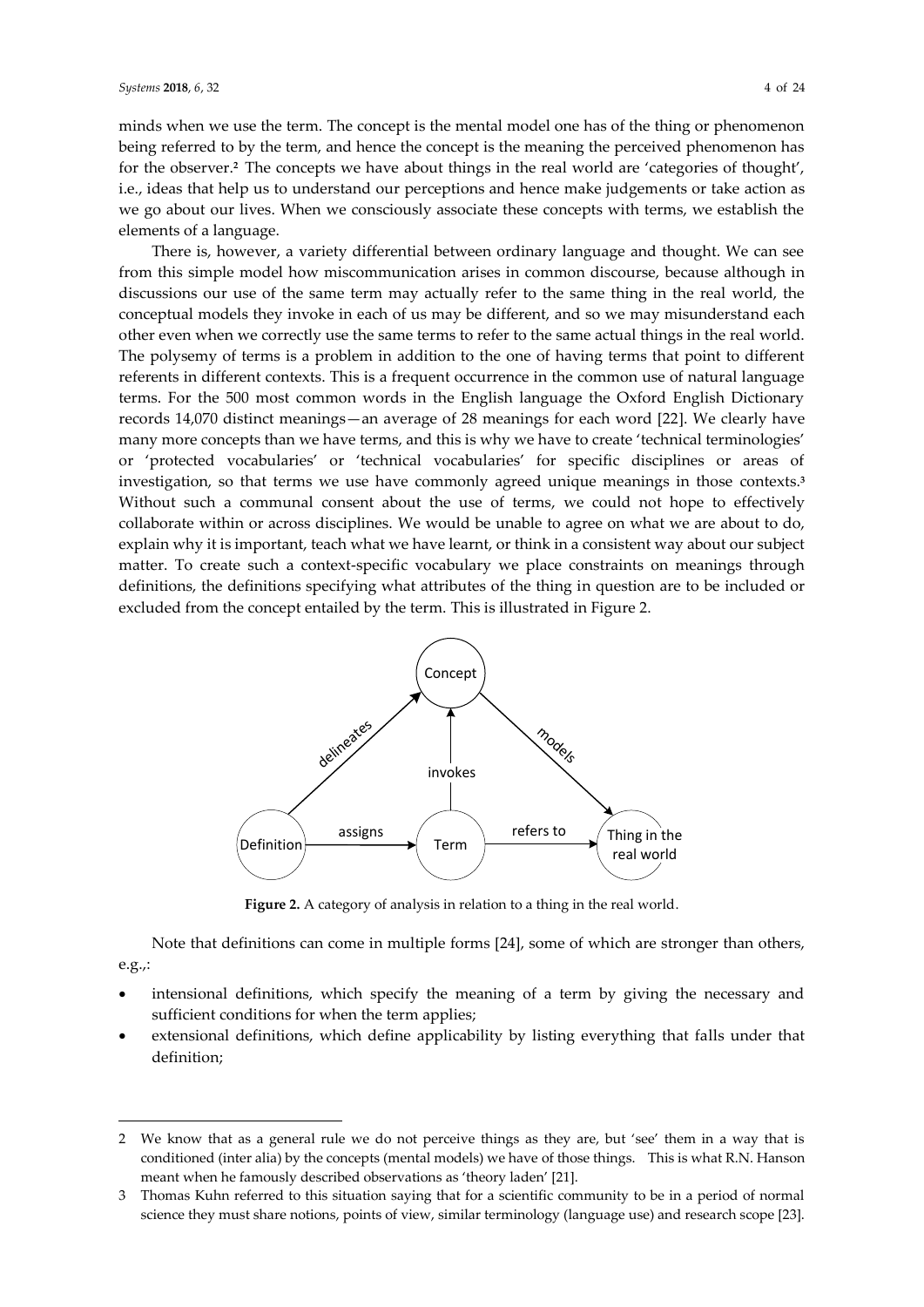- operational definitions, which define applicable ranges of measurable parameters within which the term applies;
- ostensive definitions, which suggests where the term applies by giving indicative examples (without being exhaustive); and
- negative definitions, which articulates applicability by specifying what is excluded from the meaning of the term.

By using a careful definition, a concept can be made more precise, and the distinctions that can be made in discussing the subject can be made finer, thus improving the rigour and the expressive power of the associated term.

When we consciously restrict the meaning of a concept evoked by a term, by associating it with a definition, then we create a 'category of analysis'. In ontology development, this is referred to as a 'category'.

#### *2.3. Definitions of a Vocabulary and a Termbase*

Ontology construction typically starts with collecting terms and assigning their definitions, and such a collection is called the domain's (technical) 'vocabulary'. Such a vocabulary differs from a dictionary in that every term has a unique meaning. If the vocabulary is captured in a database, then the database is called a 'termbase', and the process of collecting, defining, translating, and storing those terms is known as 'terminology management'.

#### *2.4. Definition of a Concept Map*

Concepts are not formed or used in isolation, and it is a common practice to visualise the relationships among them using a graphical representation. Such a graphical representation is called a 'concept map'. A concept map is typically presented as a network, with the concepts placed at the nodes and the relationships as connecting lines, which can be labelled to indicate the relationship. Figures 1 and 2 are diagrams of this sort. One can make this as simple or as complex as needed for the study in hand. There are many kinds of relationships that can exist between concepts. Three common ones are the superordinate/subordinate relationship, where the characteristics of the more general concept are inherited by the more specialised ones (as shown in the "inheritance hierarchy" given in Figure 3), the whole/part relationship where the characteristics are not inherited (as shown in the "partitive hierarchy" given in Figure 4), and the associative relationship (as used in the "relationships network" given in Figure 2) (refs). Note the use of graphical conventions such as tree forms, fan forms and labelled arrows to indicate kinds of relationships. Such conventions are important but they are not standardised—for example, we could equally denote a partitive hierarchy using a tree with rounded corners to distinguish it from the square-cornered tree used to denote an inheritance hierarchy. Such a convention for a partitive hierarchy is shown in Figure 5. The kinds of relationships can of course be used in combination in the same concept map, so long as the conventions used are made clear. An example of such a mixed-model concept map is shown in Figure 6.



**Figure 3.** An inheritance hierarchy.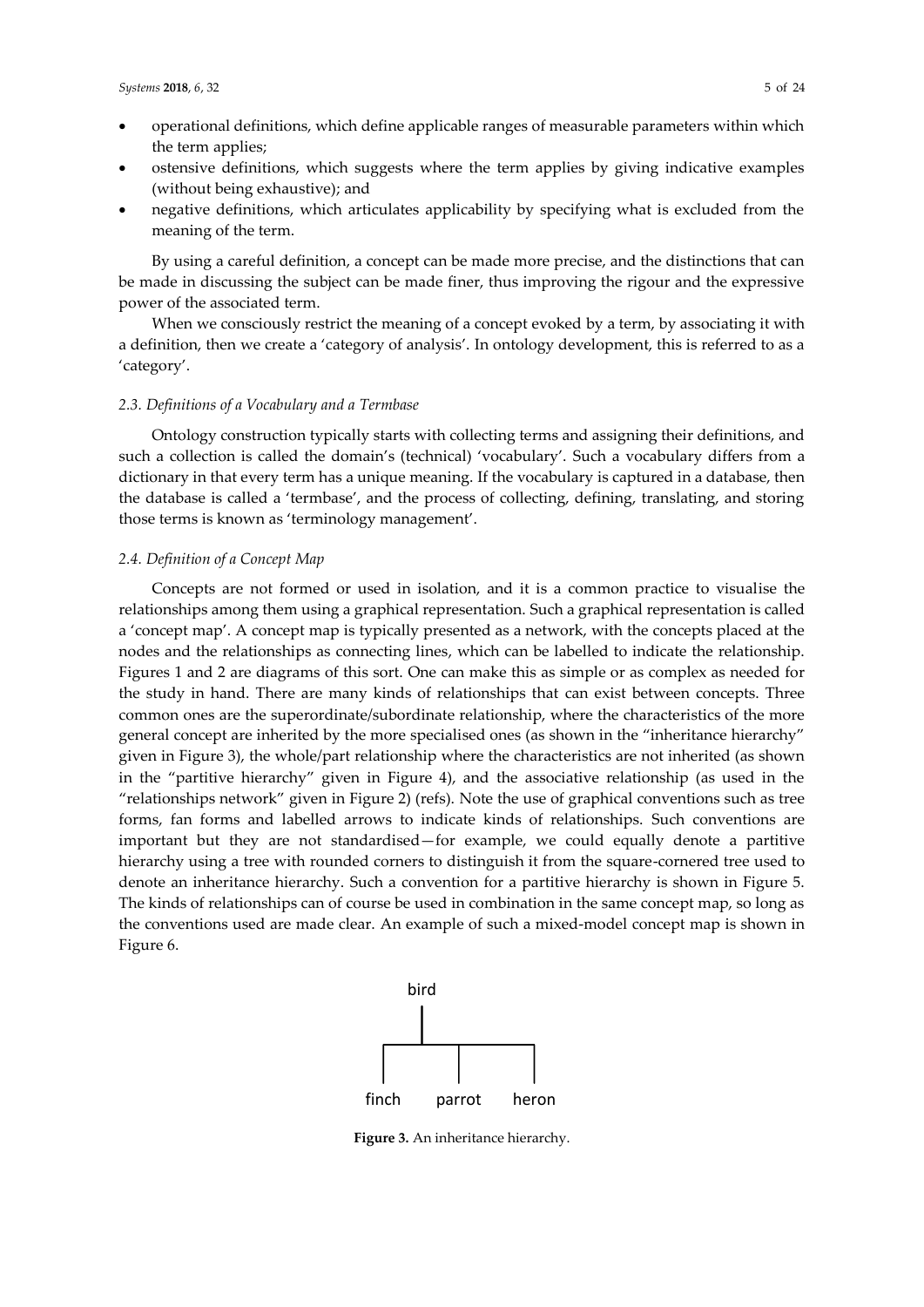

**Figure 4.** A partitive hierarchy.



**Figure 5.** An alternative convention for showing a partitive hierarchy.



**Figure 6.** A concept map with multiple kinds of relationships.

## *2.5. Definition of an Ontology*

An ontology consists of categories, as defined above, arranged according to some subject matter classification scheme, such as a taxonomy or typology [25]. The classification scheme provides a structure into which the concepts in the vocabulary can be sorted, and establishes the relationships between the concepts.

Ontologies are often specified in a formal way so they can be made machine-readable, and thus be used in application areas involving the processing of information by computers, for example in AI, machine translation, and knowledge management. However, as shown above, ontologies can be represented in a graphical way, via a concept map. Because of their visual character, concept maps are useful tools for making a concise representation of all or some part of an ontology, and thus are often used to guide the early stages of ontology development. However, formal ontologies enable the representation of vast ontologies, which concept maps cannot so easily or usefully do.

#### *2.6. Types of Ontologies*

In addition to domain ontologies, there are also 'upper ontologies' (also called 'foundational ontologies' or 'top ontologies'), which contain general categories that are applicable across multiple domains. Upper ontologies serve to provide semantic interoperability of ontologies across multiple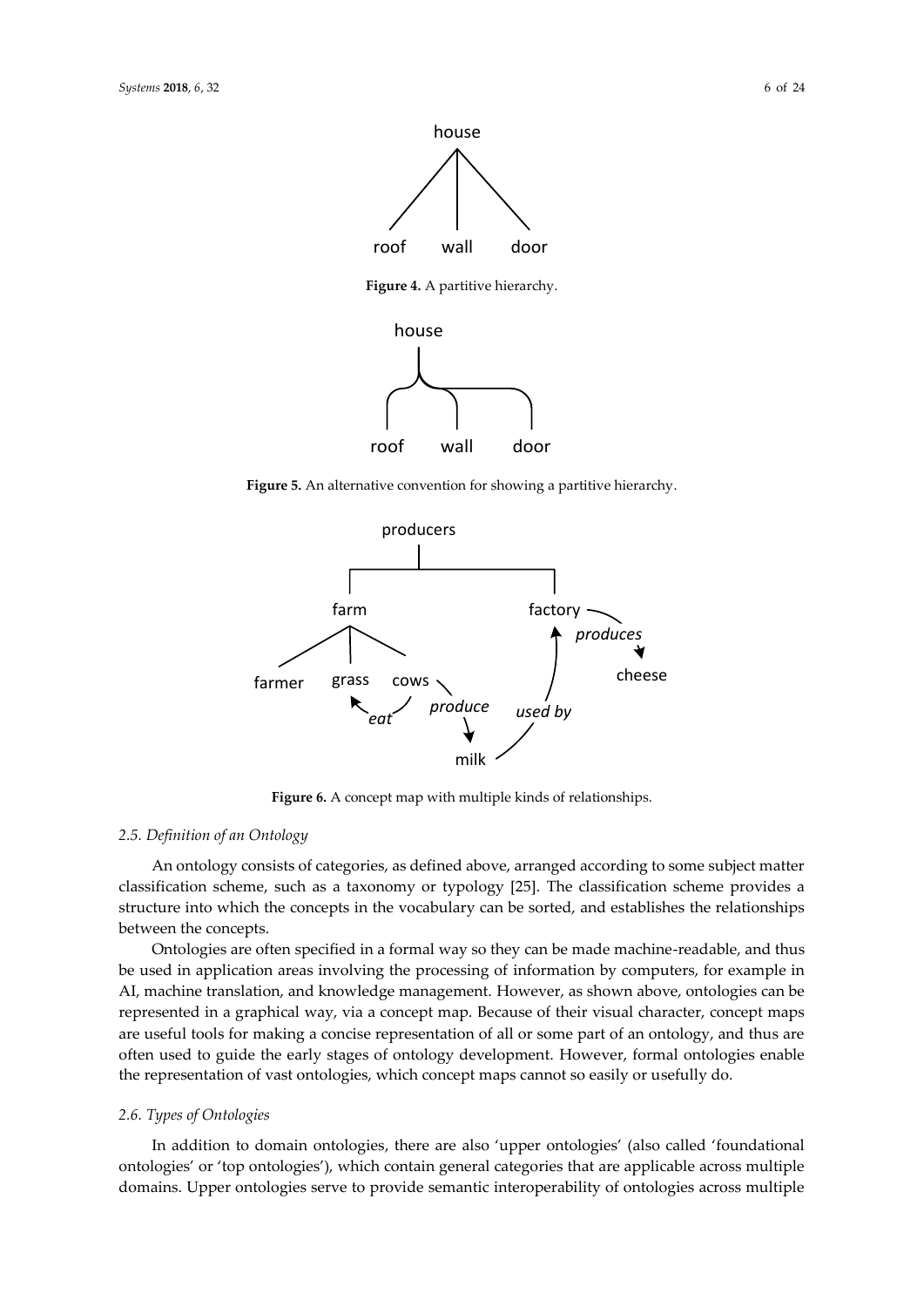domains. Upper ontologies provide general concepts which are common to all domains, and therefore they can provide a common foundation for domain ontologies.

Multiple upper ontologies have been developed, reflecting difference in interests or worldviews (for example, differing in how they envision the nature of time, e.g., as consisting of points or intervals). An upper ontology is developed with contributions from various philosophical disciplines. For example, one part of an upper ontology might be derived from the branches of philosophy called 'Ontology' and 'Metaphysics', providing general categories denoted by terms such as object, process, property, relation, space, time, role, function, individual, etc. [17]. Another part might be derived from the philosophy of science, providing categories denoted by terms such as energy, force, entropy, quantum, momentum, mechanism, interaction, species, etc. [26]. Another part might be derived from the philosophy of worldviews, providing general categories denoted by terms such as meaning, value, purpose, agency, freedom, knowledge, belief, etc. [14]. We can now see that another part might be derived from the philosophy of systemology, providing general categories denoted by terms such as system, hierarchy, emergence, wholeness, holon, complexity, integration, feedback, meta-stability, design pattern, etc.

The historical inconsistency and ambiguity of systemology's terms have impeded the construction of an 'ontology of systemology', and this has limited the impact of systemology in the building of upper ontologies. This is what we meant earlier when we claimed that having multiple systems terminologies limits the ability to transfer insights from systemology to other disciplines that might be able to employ them, and thus opportunities are lost for accelerating progress and avoiding duplication of effort in the specialised disciplines.

## *2.6. State of the Art in Ontology Development*

There are several important standards that have been established for ontology development, several significant implementations of these standards, and several examples of uses of these implementations relevant to the systems community. We will not review these here, but in this section we mention some of the key ones in order to give a sense of the 'the state of the art' of the foundations and the technical maturity of the field of ontology development.

The following are the most relevant standards for terminology management.

- ISO 704:2000 Terminology work—Principles and methods
- ISO 860:1996 Terminology work—Harmonisation of concepts and terms
- ISO 1087-1:2000 Terminology work—Vocabulary-Part 1: Theory and application
- ISO 1087-2:2000 Terminology work—Vocabulary-Part 2: Computer applications
- ISO 10241:1992 Preparation and layout of international terminology standards
- NISO Z39.19-200x Guidelines for the Construction, Format, and Management of Monolingual Controlled Vocabularies

Several upper ontologies have been constructed to potentially serve as foundations for building domain ontologies (in ontology development these are called 'implementations' of the standards mentioned above). Significant implementations include:

- BFO (Basic Formal Ontology) [27]
- DOLCE (Descriptive Ontology for Linguistic and Cognitive Engineering) [28,29]
- GFO (General Formal Ontology) [30]
- SUMO (The [Suggested Upper Merged Ontology\)](http://www.ontologyportal.org/) [31]
- [KR Ontology](http://www.jfsowa.com/ontology/) [32]
- YAMATO (Yet Another More Advanced Top-level Ontology) [33]
- UFO (Unified Foundational Ontology) [34]
- PROTON (PROTo ONtology) [35]
- Cyc [36]

Some of these implementations are extensive. For example, SUMO, which is owned by the IEEE, underpins the largest formal public ontology in existence today [31]. It consists of SUMO itself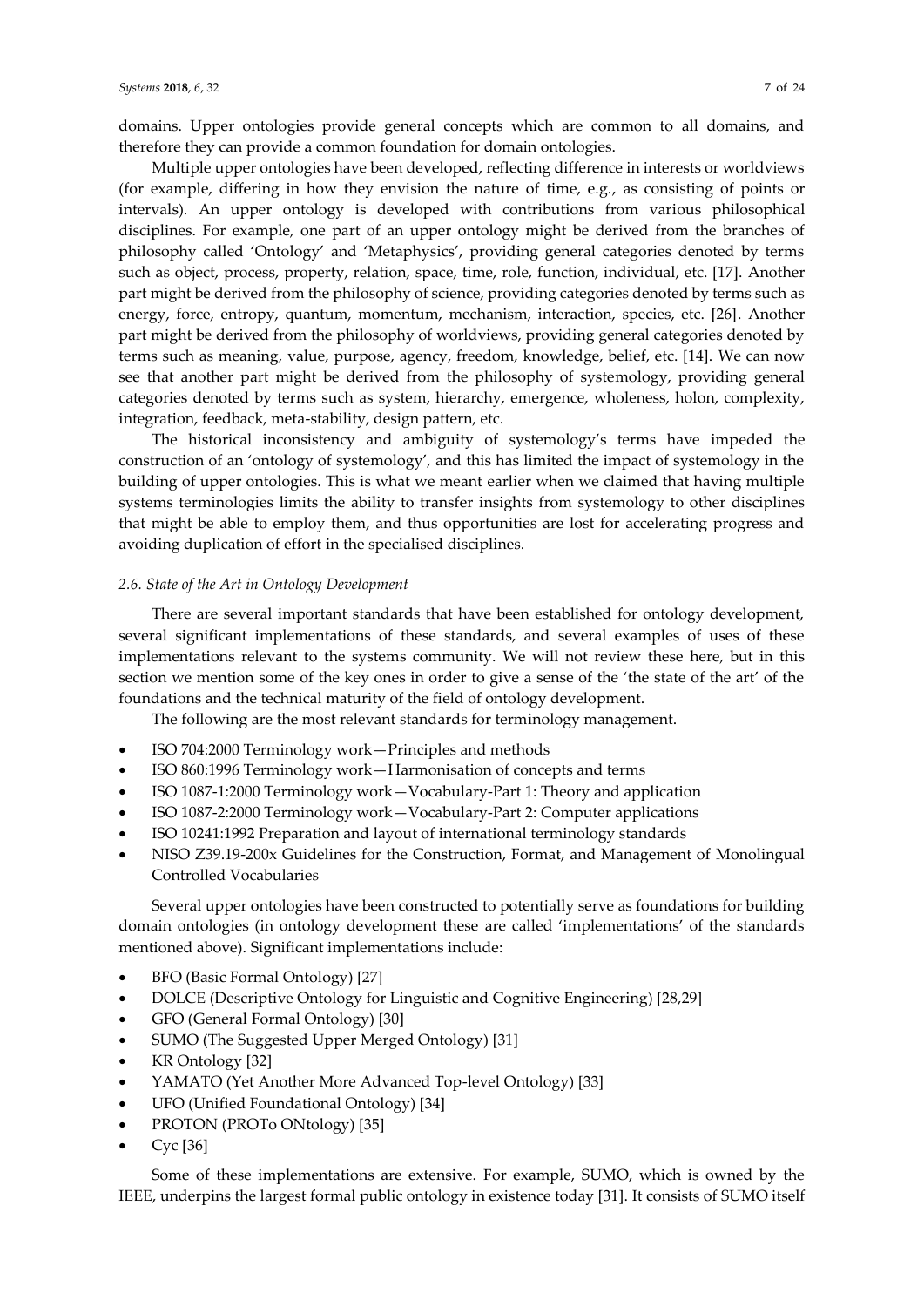(the upper ontology), a mid-level ontology called MILO (for MId-Level Ontology), and more than 30 domain ontologies (e.g., Communications, Countries, Distributed computing and User interfaces, Economy, Finance, Automobiles and Engineering components, Food, Sport, Geography, Government and Justice, People and their Emotions, Viruses, and Weather. The SUMO-based ontology cluster contains ~25,000 terms and ~80,000 relationship axioms. This ontology is free to use, unlike Cyc, for example, which is licenced.

Different implementations make different assumptions about what should be included and how it should be represented, and these choices bestow different strengths and weaknesses on the corresponding ontology implementations. A comparison of different upper ontology implementations can be found here [37], and illustrative examples of some of these implementations together with a discussion of differences in their commitments, and their pros and cons, can be found here: https://cw.fel.cvut.cz/wiki/\_media/courses/osw/lecture-08matching-h.pdf.

Ontology standards and formal implementations have thus far had little recognition or impact in the systems community. For example, INCOSE's Systems Science Working Group (SSWG) initiated a project in early 2011 to develop a unified ontology around the concept of 'system', but effectively abandoned the project after 2.5 years, concluding that "the attempt to converge on unified concept maps let alone any conversion of these to ontologies may be futile".**<sup>4</sup>** The working group did consult ISO standards about specific terms (e.g., 'context' and 'environment'**<sup>5</sup>** ) but not any of the ISO standards about ontology development. They did reflect on the KR ontology, but there is little trace of it in the concepts maps the working group produced.**<sup>6</sup>**

A significant, but limited, attempt to apply formal ontologies occurred in 2018, as part of the abovementioned INCOSE Fellows Project on the definition of 'system'. This project demonstrated how their proposed definition of 'system' might be represented using BFO [41].

Although we have well-developed standards for the procedure of building up a concept map for a domain of interest (for a general overview, see [42]), the task can be intellectually challenging. We will discuss some of these challenges in the next section.

## **3. Systems Thinking as an Aid to Ontology Development**

## *3.1. General Challenges in Ontology Development*

As mentioned above, there are well-established methods and frameworks for constructing ontologies. Nevertheless, constructing a domain ontology can be extremely challenging as an intellectual exercise. The basic challenges are to:

- Keep the definitions clear while expressing them as compactly as possible;
- Limit the conceptual scope of a term to the minimum without trivialising it;
- Minimise the number of terms employed without leaving out important distinctions;
- Maintain coherence of the network of terms and definitions;
- Maximise the use of categories and relationships already established in a relevant upper ontology, to avoid duplication of effort and to maximise interoperability with other domain ontologies; and
- Maximise compatibility between proposed terms, definitions and meanings already present in the scholarly literature.

We shall refer to the items in the above list, taken as goals for ontology development, as 'general principles in ontology development'.

It is unlikely that all of these criteria can be satisfied simultaneously, so some compromises will have to be reached. It is therefore important to bear in mind the impact of changes at every step, not only on the new additions themselves but also on the whole ontology developed thus far.

 $\overline{a}$ 

<sup>4</sup> The working group's final report is available here: [38]

<sup>5</sup> See pages 4-5 of the progress report available here: [39]

<sup>6</sup> See, for example, page 6 of the report available here: [40]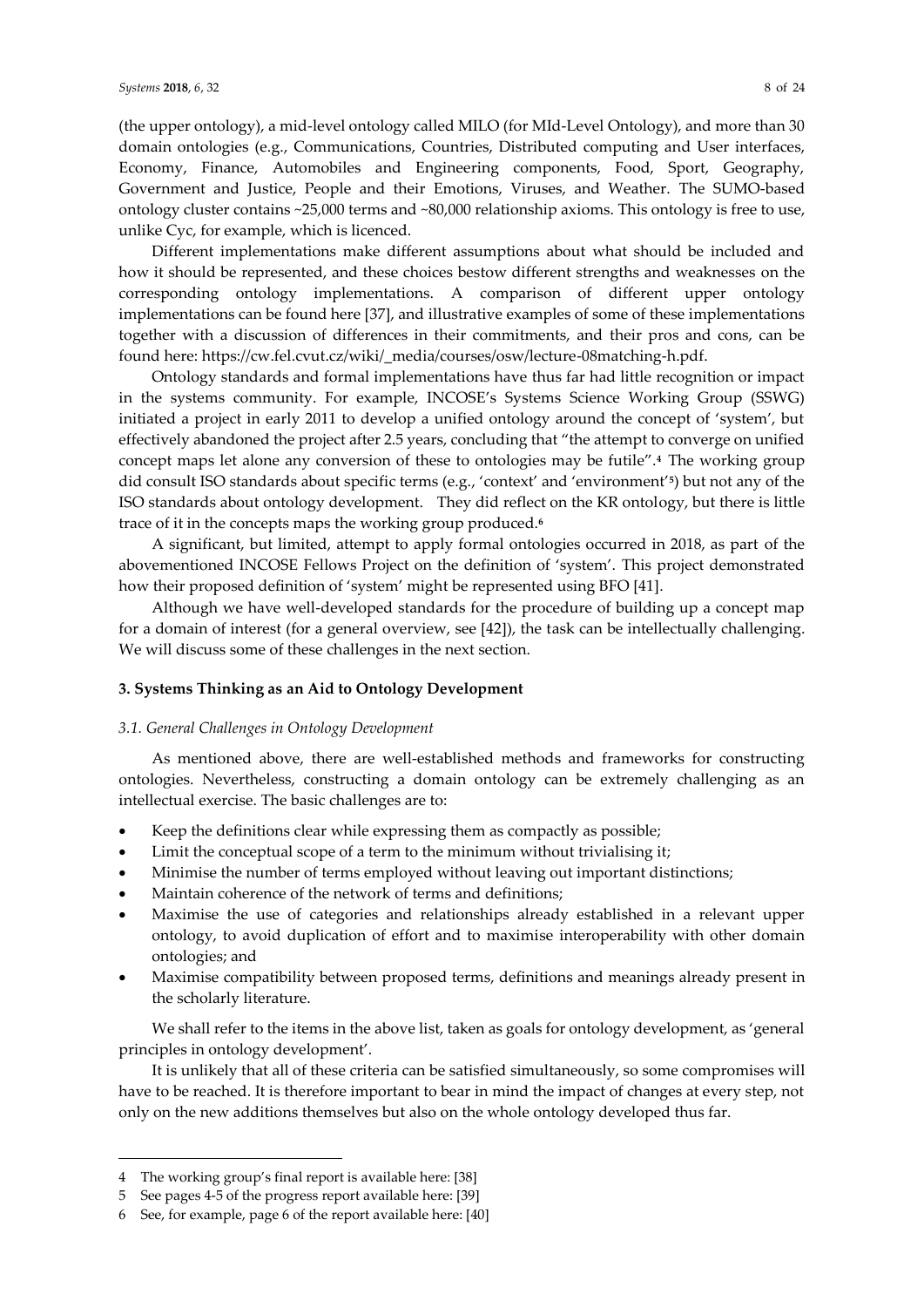#### *3.2. The Nature of Systems, and the Systemicity of Ontologies*

We mentioned earlier the interdependencies between the concepts in an ontology, without exploring an important implication of these relationships, namely that an ontology is a *system* in a sense that is much deeper and richer than the fact that it instantiates a taxonomic system.

According to one systems definition, due to Anatol Rapoport and popular in the systems science community, a system is a whole that functions as a whole because of the interactions between its parts [43]. This is consistent with the definition of systems now emerging in the systems engineering community, according to which "A physical system is a structured set of parts or elements, which together exhibit behaviour that the individual parts do not" and "A conceptual system is a structured set of parts or elements, which together exhibit meaning that the individual parts do not" [8,44].

In the sense of these definitions, an ontology is a conceptual system. A ontology's systemicity is evident in the way that the scope of the definitions of existing terms within an ontology are constantly adjusted to accommodate new terms and their definitions in a way that maintains the distinctness of each term's meaning, the overall coherence of the relationships between the terms, and changes in the relationships between the domain of interest and other domains.

In our view, recognising that an ontology is a system is important because it implies that we can leverage knowledge that we have about systems in general, to help us meet the specific challenges outlined above. In the subsections to follow, we will demonstrate various ways in which systems concepts and principles either enrich our understanding of existing practices in ontology development or suggest helpful new approaches to it.

## *3.3. Systems Thinking for Ontology Development*

To leverage our knowledge of systems in the context of ontology development, we have to employ what is known as "Systems Thinking". There is no general agreement on what 'Systems Thinking' is, but there have been many attempts to define some 'common core' for it, e.g., [45,46]. A challenge to such assessment and interpolation is that the body of literature on this subject is extensive, and consequently it is easy for any particular review to overlook important works.

We regard the framework developed initially by Derek Cabrera as the most representative account of what Systems Thinking is, because he used formal scientific methods to distill and evaluate the concepts and themes relevant to systems thinking. Cornell University awarded a PhD for this work in 2006 [47]. It has since been extensively discussed in the academic literature (e.g., [48]) and was recently published as a popular book co-authored with translational scientist Laura Cabrera [49].

We took Cabrera's definition of 'Systems Thinking' as our standard for the present study [47] (p. 176):

"Systems thinking is a conceptual framework, derived from patterns in systems science concepts, theories and methods, in which a concept about a phenomenon evolves by recursively applying rules to each construct and thus changes or eliminates existing constructs or creates new ones until an internally consistent conclusion is reached. The rules are:

- **Distinction making**: differentiating between a concept's identity (what it is) and the other (what it is not), between what is internal and what is external to the boundaries of the concept or system of concepts;
- **Interrelating**: inter linking one concept to another by identifying reciprocal (i.e.,  $2 \times 2$ ) causes and effects;
- **Organising Systems**: lumping or splitting concepts into larger wholes or smaller parts; and
- **Perspective taking**: reorienting a system of concepts by determining the focal point from which observation occurs by attributing to a point in the system a view of the other objects in the system (e.g., a *point of view*)".

Cabrera called this the 'DSRP' framework, after Distinction-making (D), Organising Systems (S), Inter-relating (R), and Perspective-taking (P), and from this he developed an application method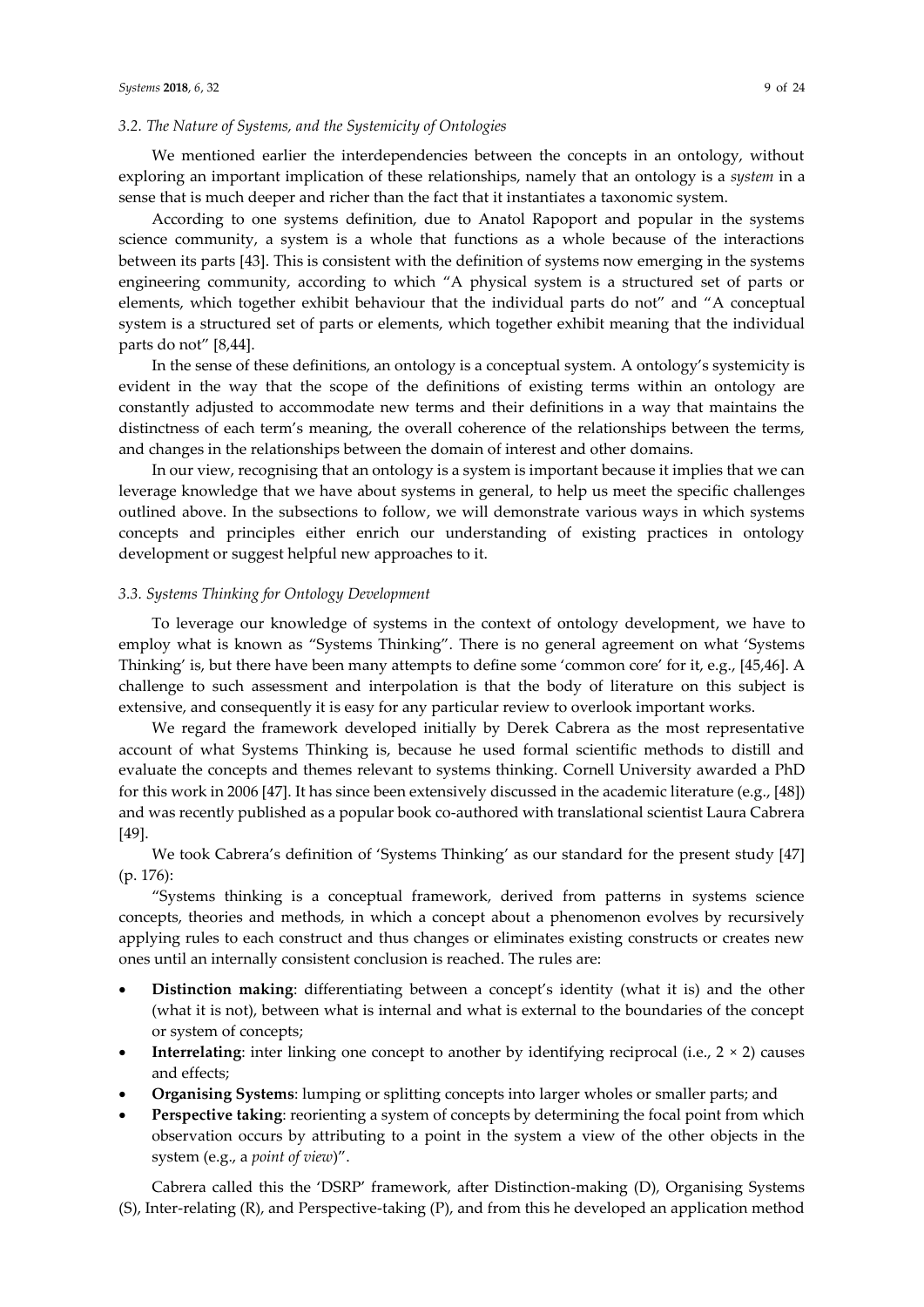based on what he now calls 'the Distinction Rule', 'the Relationships Rule', 'the Systems Rule', and 'the Perspectives Rule' [49] (p. 9). Each rule is defined in terms of a concept and its dual, namely thing/idea and other (D), cause and effect (R), whole and part (S), and point/subject and viewpoint/object (P) [47] (p. 178), [49] (p. 9).

In what follows, we will introduce various concepts that are important in systems science and show how these concepts and Systems Thinking (in the mold of DSRP) can support efforts in ontology development.

#### *3.4. Systems Principles in Ontology Development*

#### 3.4.1. Dialectical Feedback

 $\overline{a}$ 

As mentioned above, a key challenge for ontology development is to ensure that concepts are clear and their definitions are succinct without sacrificing their utility: after all, a "good" concept represents the smallest unit of knowledge carrying as much meaning as possible [16] (p. 9). One way to achieve concise definitions is to leverage a systems principle that originated in dialectics. Dialectics was an ancient debating technique, dating back to Plato, where persons with opposite points of view tried to find out the truth about some matter through reasoned means by analysing the implications of their opposing views. Dialectical reasoning found a modern incarnation in Hegel, whose dialectical method explicitly sought insight by exploring the tension between opposing concepts (rather than persons with opposing views). Hegelian dialectics has found a more modern home in systems theory, in the sense that the systems perspective looks for understanding by considering not only the nature of the parts (the reductionist perspective) but also in the relationship to the context/environment, and hence aims to explain a phenomenon not only in terms of its composition but also in terms of its relationship to what it is not, that is, to what is different from it or contrastive to it [50,51].**<sup>7</sup>** In this way, the meaning of the initial 'concept of interest' is deepened and clarified by making it contingent on also understanding the concept associated with its opposite and the nature of the relationship between the two. This suggests that looking for dialectical opposites might be a useful strategy for clarifying and compacting definitions for terms in an ontology, because it is often easier to say what something is not than to say what it is. Note that this is not merely a matter of making a negative definition of the 'concept of interest', but rather to define it and its contrary jointly, making the relationship between them part of how either concept is understood.**<sup>8</sup>** In practice, this technique would typically be applied where the initial concept is difficult to define precisely, or where there is controversy about how the representing term should be used.

For example, imagine we need to define a term such us 'healthy' in the context of human persons. To define a basis on which we might, in general, regard a person as healthy is a challenge because human beings are complex systems with multiple properties and state variables, and there may be a large number of ways in which these can be balanced so as to add up to an assessment of 'heathy'. How can we know that our definition is adequate and comprehensive? The systems principle of dialectical feedback suggests that we start by looking at its opposite, 'unhealthy'. We can easily conceptualize this, because an unhealthy person could be defined as a person presenting any of the signs that we know of as originating in diseases or traumas, e.g., fevers, pains, cardiac arythmias, swellings etc. **<sup>9</sup>** We could recognise such signs even in the absence of being able to diagnose the specific disease or trauma, so this definition of 'unhealthy' is not contingent on how comprehensive our knowledge of diseases and traumas are. However, the list of signs suggests a list of relevant physiological parameters that are disturbed by diseases and traumas. We can in principle

<sup>7</sup> This idea is explicitly captured in 'Distinctions Rule' of the DSRP framework, but the other DSRP rules also employ interrelated dichotomies in line with the notion of dialectical feedback.

<sup>8</sup> This also corresponds to the 'Distinction' rule of Cabrera et. al.'s 'DSRP' Framework [48].

<sup>9</sup> In medical practice, a sign is something objectively observable, as opposed to an indication via a subjective report. Vomiting is a sign, nausea is not. Signs reflect measurable physiological parameters, whereas subjective reports reflect psychological impressions that may or may not have a basis in physiology.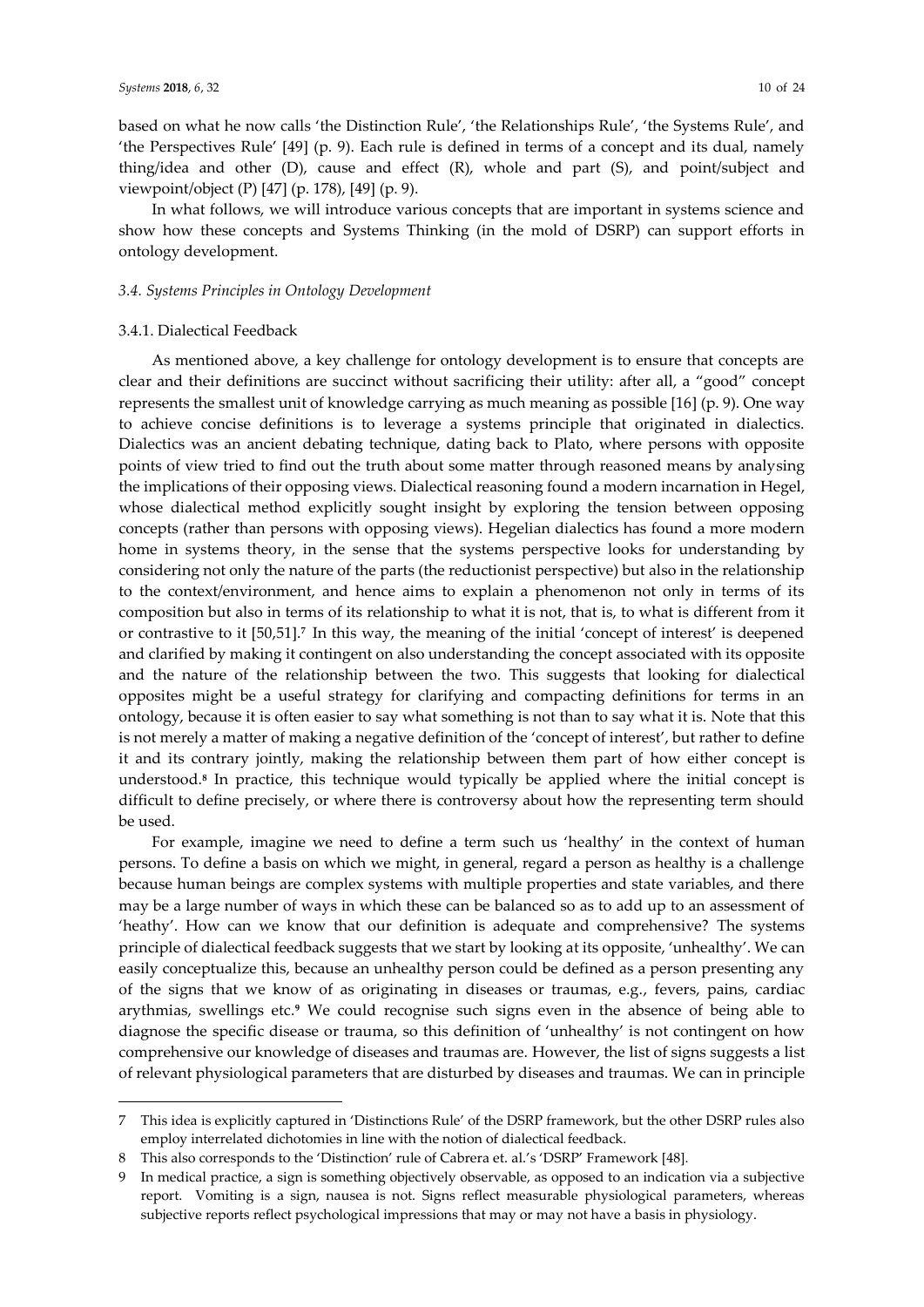determine the normal ranges of those parameters in persons not suffering from a disease or trauma, and thus we can now define a healthy person as someone exhibiting physiological signs that are within normal ranges, as shown in Figure 7. This is a simplified example but it demonstrates how we can quickly get to a satisfactory definition by working with the relationship between contraries. Note that the two definitions are linked by the concept of 'signs', which we had to define along the way, and also a special notion of 'normal', which was introduced to express the nature of the contrast between the two definitions. The dialectical tension is not captured by the fact that both definitions involve the notion of 'signs', but by the two definitions being grounded in the signs having different ranges for their parametric values. It is quite common when refining terms in this way to have to also define or refine other terms and articulate their relationship to the categories we are working on. This is a positive phenomenon in ontology development because it improves the terminology in a broader sense than we set out to do, and this may make it easier to refine other terms later on.

| HEALTHY             |                                                                                          | <b>UNHEALTHY</b>     |
|---------------------|------------------------------------------------------------------------------------------|----------------------|
| within normal range | physiological parameters $\leftarrow$ ---------antonym--------> physiological parameters | outside normal range |
|                     |                                                                                          |                      |

**Figure 7.** A concept map for the categories 'healthy' and 'unhealthy'.

The mapping convention used here is to display the categories in upper case, terse definitions below them in lower case, and the relationships using graphical elements, in this case a dashed arrow to indicate the 'antonym' relationship.

We will now illustrate this use of the dialectical feedback principle in a more complicated case involving a category for an upper ontology. Imagine we want to create a top category for an upper ontology. This would be the most general category in our ontology, so that every other category will be a specialised instance of it. The term must be able to refer to anything of any nature whatsoever, that is, irrespective of whether the referent is real, imaginary, abstract, ideal, etc. We need to select a term that could usefully stand for that meaning and determine a nontrivial definition. It would be trivial to define it as "the designator for anything that exists" because then it (a) begs the question of what we mean by 'exists', thus subverting our quest for creating a top category, and (b) it gives us no guidance for then creating subcategories (e.g., via inheritance relationships).

To start, consider terms that might do, for example: thing, object, entity, existent, particular, universal type or individual. All of these have been used as top categories, e.g., BFO, SUMO, and DOLCE use 'entity', Cyc uses 'thing', KR Ontology uses a symbol, T, defined as 'universal type'. In the branch of philosophy called 'Ontology', common choices are 'object' and 'particular' (e.g., [17,52]). Given this variety, it will be hard to achieve one of the goals listed in Section 3.1., namely to "maximise the use of categories and relationships already established in a relevant upper ontology". However, we can reason about our choice in terms of another mentioned challenge, namely to "maximise compatibility between proposed terms and meanings already present in the literature". None of the available terms seems ideal, e.g.,:

- 'thing' seems inappropriate for a category that might have 'values' or 'ideas' or 'processes' as subcategories;
- 'object' seems inappropriate for a category that might have 'force fields' or 'consciousness' as subcategories;
- 'entity' sounds like a term more appropriate to referring to some kind of living being;
- 'individual' sounds like a term more appropriate to referring to persons;
- 'particular' could suggest an interpretation in the sense of 'not general', whereas generality is exactly what is being aimed for;
- 'existent' is naturally an adjective and seems clunky when used as a noun; and
- 'T' is not a term but a symbol.

The least potentially confusing option seems to be 'existent', and therefore we recommend its selection while acknowledging that other choices also have merit.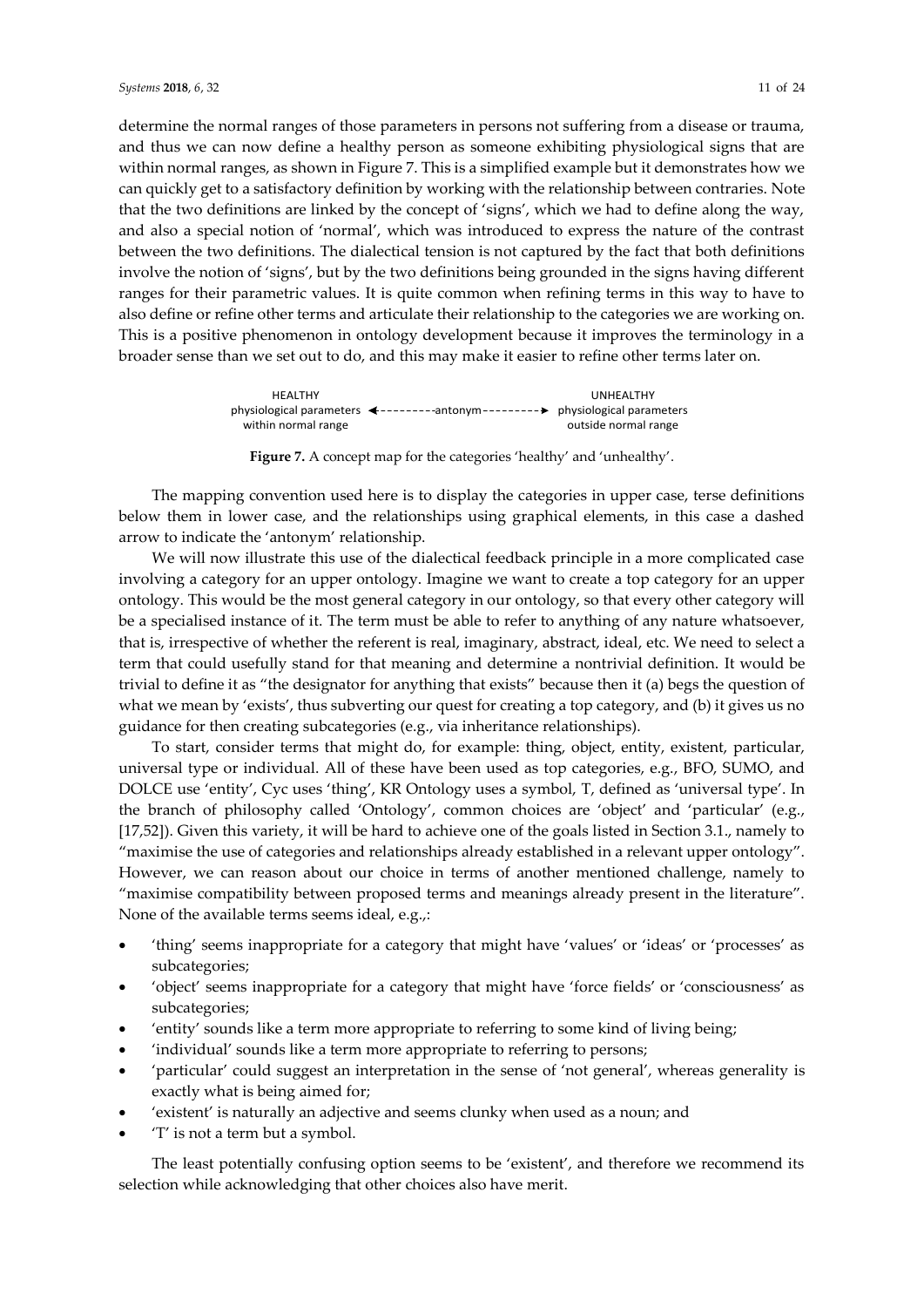Moving on to defining it, consider the dialectical opposites of the candidate terms. For most of them the obvious choice for an opposite does not work, as they invoke inappropriate opposites. Consider the pairings thing/nothing, object/subject, entity/non-entity, existent/non-existent, particular/universal, individual/group, and T/⊥ (universal type/paradoxical type in KR Ontology).

Only the antonyms 'non-existent' and 'nothing' are relevant concepts as antonyms of the top category ('existent').

A common definition of 'non-existent' is: "does not exist or is not present in a particular place"**<sup>10</sup>** . This is not helpful, because it involves either a simple negative definition (which is trivial) or one that is misleading from the dialectical feedback perspective, because 'not present' would suggest an 'existent' has to be somewhere; but this is an unwarranted constraint, because some kinds of existents are not inherently located 'somewhere', e.g., numbers or geometrical shapes.**<sup>11</sup>**

The antonym 'nothing' is helpful, however, because it suggests that 'nothing' is a special kind of *thing*, namely a 'no-thing'. This is perhaps just a quirk of language, but it puts us on the right mental track, because we can now say that a no-thing is something that has no properties.**<sup>12</sup>** If it had any, those properties would indicate what sort of thing it is, in which case it would not be a no-thing. This suggests the idea that to be an existent is to have properties. Properties cannot be free-floating but have to belong to some existent (there are no actual Cheshire cat smiles without Cheshire cats). So this gives us a concise and useful definition: an 'existent' is 'a bearer of properties', and 'nothing' is 'not a bearer of properties'. Note the role of properties as a link between these categories, analogously to the role of 'physiological parameter' in the previous example about health.

This work enables us now to draw the diagram given in Figure 8. It is simple, but its utility will be demonstrated in the next section.



**Figure 8.** A concept map for the categories 'existent' and 'nothing'.

#### 3.4.2. Emergence, Wholeness and Coherence

Systems are wholes, that is to say they have properties (called 'emergent properties') that only exist at the level of 'the whole', and are not present in the parts or the relationships among the parts [8] and  $[11]$  (p. 12),  $[53]$  (p. 55). For systems to function as wholes, their parts must work together in a coherent way, otherwise instabilities would arise to undermine the integrity of the system and its 'wholeness' would break down (the emergent properties would degrade or be lost). This idea is important when thinking about ontologies. In a dictionary, terms have multiple meanings, and the applicable meaning is determined by the context in which the term is used. In an ontology, terms must always have unique meanings. This can ostensibly be achieved via a list of terms each with an associated single definition, but in practice this can be confounded by the fact that a term definition may well use other terms. This opens up the possibility of definitions being ambiguous, circular, or incoherent because of the connected meanings of those other terms. The risk of this occurring can be managed by creating a network of categories in which the relationships and interdependencies between the categories are made explicit, easy to trace, and open to assessment. This makes it possible to check that definitions are not circular, that concepts do not have unwarranted overlapping meanings, and that the definitions express all the nuances we need to cover in order to discuss the subject of interest. EXISTENT<br> **EXISTENT**<br> **Existence of properties**  $\bullet$  ----antonym-<br> **Figure 8.** A concept map for the categories<br>
2. Emergence, Wholeness and Coherence<br>
Systems are wholes, that is to say they have properties<br>
at at the le

The network of terms thus forms a coherent system, in which the mutual coherence of the definitions makes the system stable as a whole, and the distinctness of individual categories makes

 $\overline{a}$ 

<sup>10</sup> See, https://dictionary.cambridge.org/dictionary/english/non-existent

<sup>11</sup> Numbers and shapes are abstract existents, and exist (somehow) independently of our knowledge of them—any sufficiently advanced civilization can independently discover them.

<sup>12</sup> In Ontology (the branch of philosophy) a 'property' as defined as a way some existent is (e.g. green, or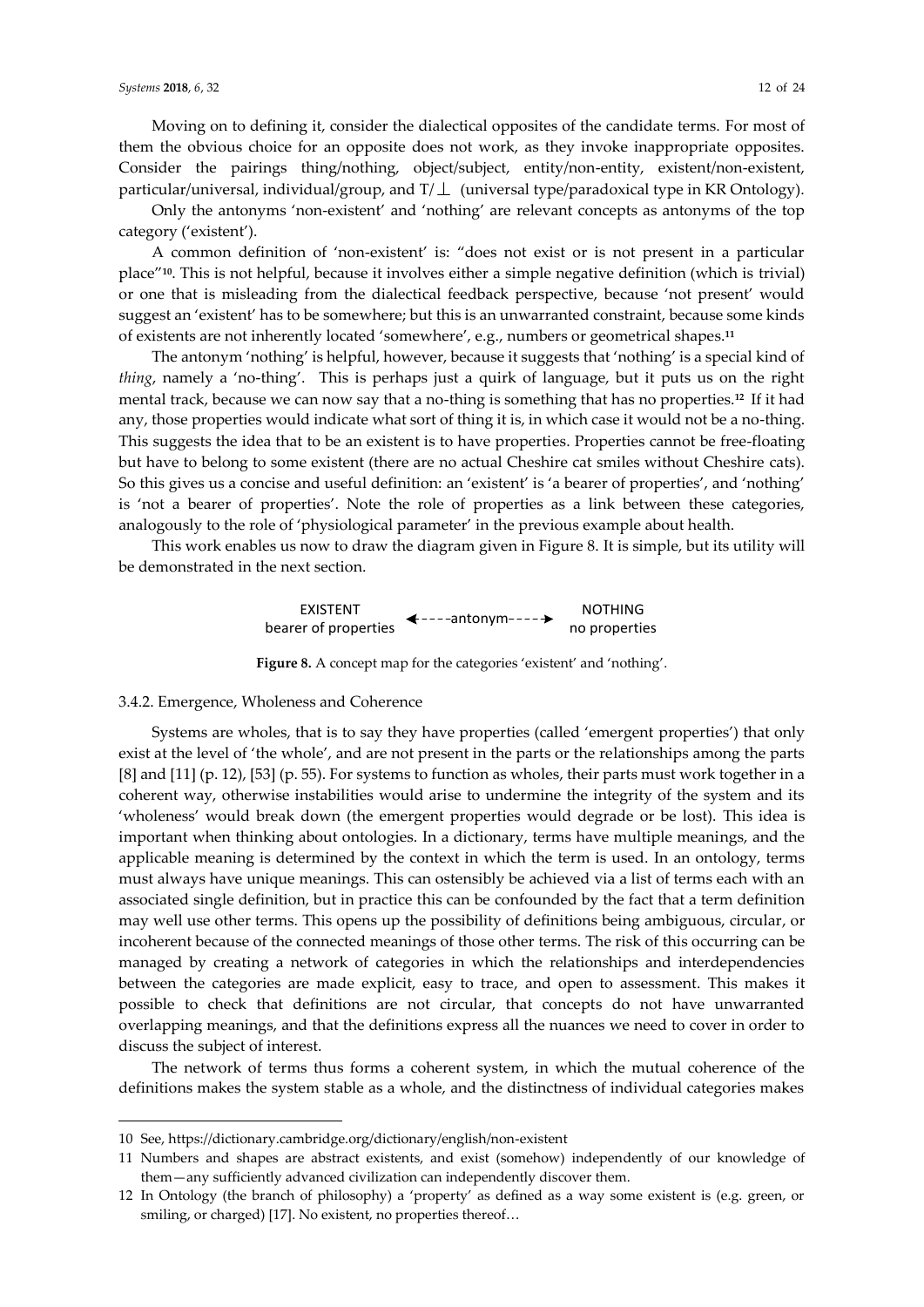the categories powerful tools for analysis, enabling lucid thinking, theorising, and discussion in the disciplinary context. The net effect is an ontology that *as a system* has the (emergent) stability and coherence needed to ensure and sustain the stability and coherence of the discipline of which it is the conceptualisation.

Maintenance of the ontology *as a system* is thus of ongoing importance. As a discipline grows in conceptual richness, we cannot merely add terms and new definitions but must continuously review the relationships between the employed categories to ensure we maintain the coherence of the systemic ontology.

A well-known example of an ontological system that derives its utility from the clarity and distinctiveness of its categories, and its overall coherence as a system is the Linnaean system for classifying organisms. A simplified representation of a fragment of it is given in Figure 9. This is an inheritance hierarchy. The relationships are not labelled because they are all of the same kind, in this case the 'is a' relationship (reading upwards), e.g., a reptile is vertebrate, a vertebrate is an animal.



**Figure 9.** A concept map of a part of the Linnaean classification system.

Although the illustration in Figure 9 is very incomplete, it serves to show how a concise concept map can help to identify the concepts that recur across definitions and check for ambiguity and circularity. It also simplifies the communication of a definition, given that inherited aspects do not need to be repeated, so the distinctive defining characteristics are clearly highlighted at each level.

We will now demonstrate the application of these systems principles in a more complicated example, expanding the upper ontology model we worked on in Section 3.4.1. We have a 'most general' category, 'existent', in hand, so let us now consider what might appear on the next level(s) of our upper ontology and sort them into a systematic and coherent arrangement. First, let us assemble a list of candidate general categories as might be denoted by terms such as thing, process, event, relationship, and concept. For this demonstration, we will set aside whether that selection is an exhaustive set or not, and we'll gloss some of the deep debates in philosophy about the nature of fundamental quantities such as space and time.

To get started in thinking about these categories, we need to establish some additional concepts, for which we can find examples in the existing philosophical literature and formal ontology frameworks. For now we will list them as assumptions or conventions for this demonstration, as follows: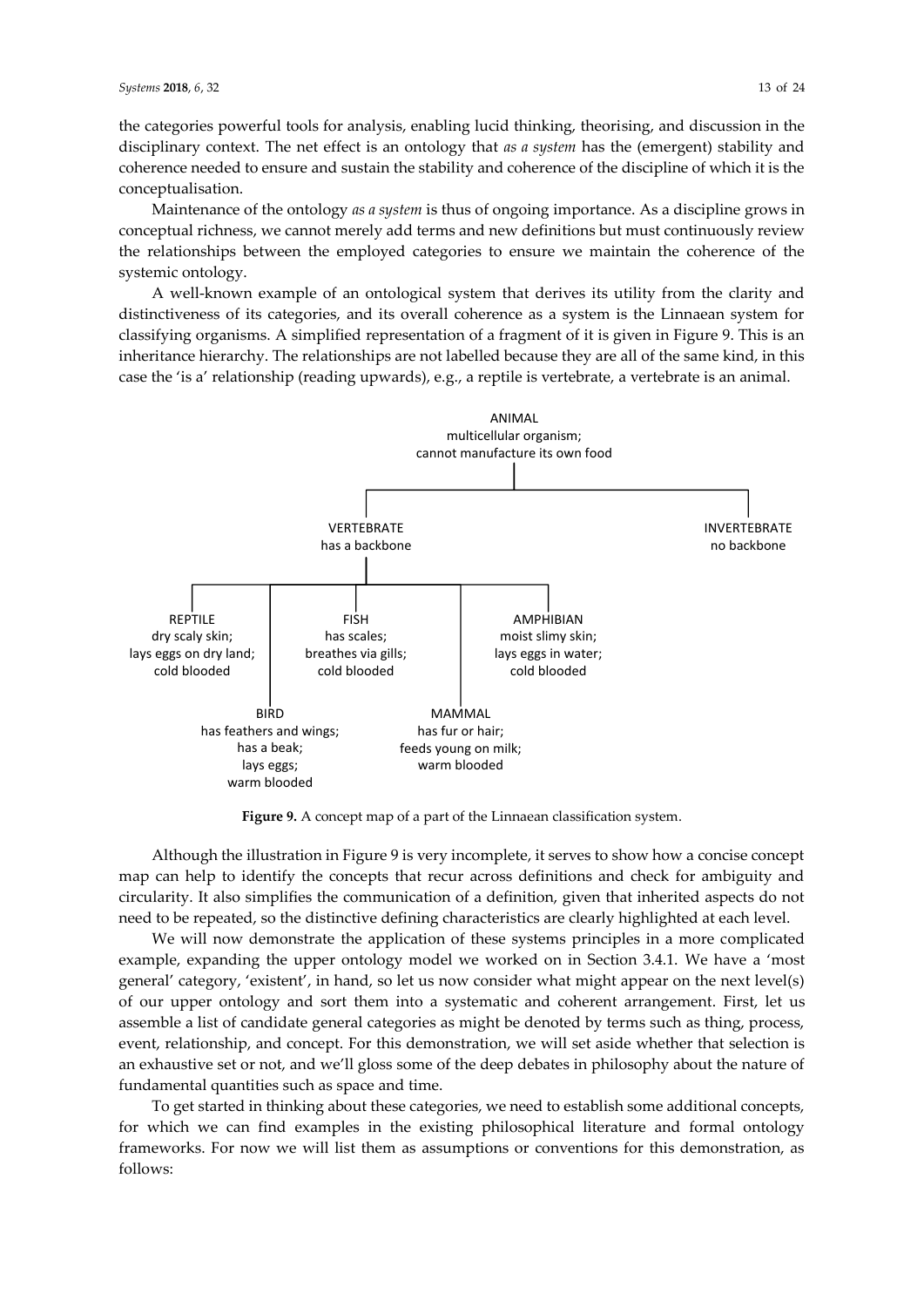- We will use the term 'substance' to refer to 'stuff something might be comprised of', so if something is made of stuff we will refer to it as 'substantial, and if not then as 'insubstantial'. The difference between them is that substances are part of the real world and have inherent causal powers;
- We will regard time as a kind of metric and not as kind of thing or substance, enabling us to specify, in relation to the temporal metric, such notions as 'before', 'during', 'interval', and 'after';
- We will regard space as having metrical properties, enabling us to specify, in relation to the spatial metric, such notions as size, shape, 'next to', 'to the left of', and 'above'; and also as being substantial. This is consistent with the idea in contemporary physics that 'empty space' is not really empty but is a substance comprised of virtual particles, thus constituting what is called the quantum vacuum;
- If all the aspects of an existent exist at the same time, we will call it an 'occurant' (e.g., this apple), and if the aspects of an existent are spread out over an interval we will call it a 'continuant' (e.g., this football match). We will disambiguate 'continuant' from the case where an occurant persists in time by describing such an occurant as being *also* an 'endurant'. An occurant that does not endure is an instantaneous one;
- We will take it for granted that for a substance to exist it must be located in time and space; and
- We will take 'state' to stand for the instantaneous values of an existent's properties at a moment.

Now we can construct initial minimal definitions for our basic categories, inter alia using the general and systems principles already discussed. First, we might assign attributes to our categories as follows:

- Thing: spatial & temporal properties, substantial, occurant (things could be either enduring or instantaneous);
- Process: spatial & temporal properties, substantial, continuant;
- Event: spatial & temporal properties, substantial, instantaneous;
- Relationship: spatial and/or temporal properties, insubstantial, occurant, or continuant; and
- Concept: no spatial properties, logical properties, insubstantial, occurant.

With these characterisations in mind, we can now propose definitions that encapsulate the relationships between the categories, for example:

- Thing: a substantial occurant;
- Concept: an insubstantial occurant;
- Event: a change in the state of an existent;
- Process: a series of events; and
- Relationship: a conceptual association between things, processes, events, or concepts.

Note that this list has been arranged so that we define the categories in a sequential way, so that no definition employs categories that have not yet been defined. This not only helps us to check for collective coherence but it also entails that some categories are more fundamental than others. We can now illustrate this in a concept map as shown in Figure 10.



**Figure 10.** A partial concept map of upper kinds of existents.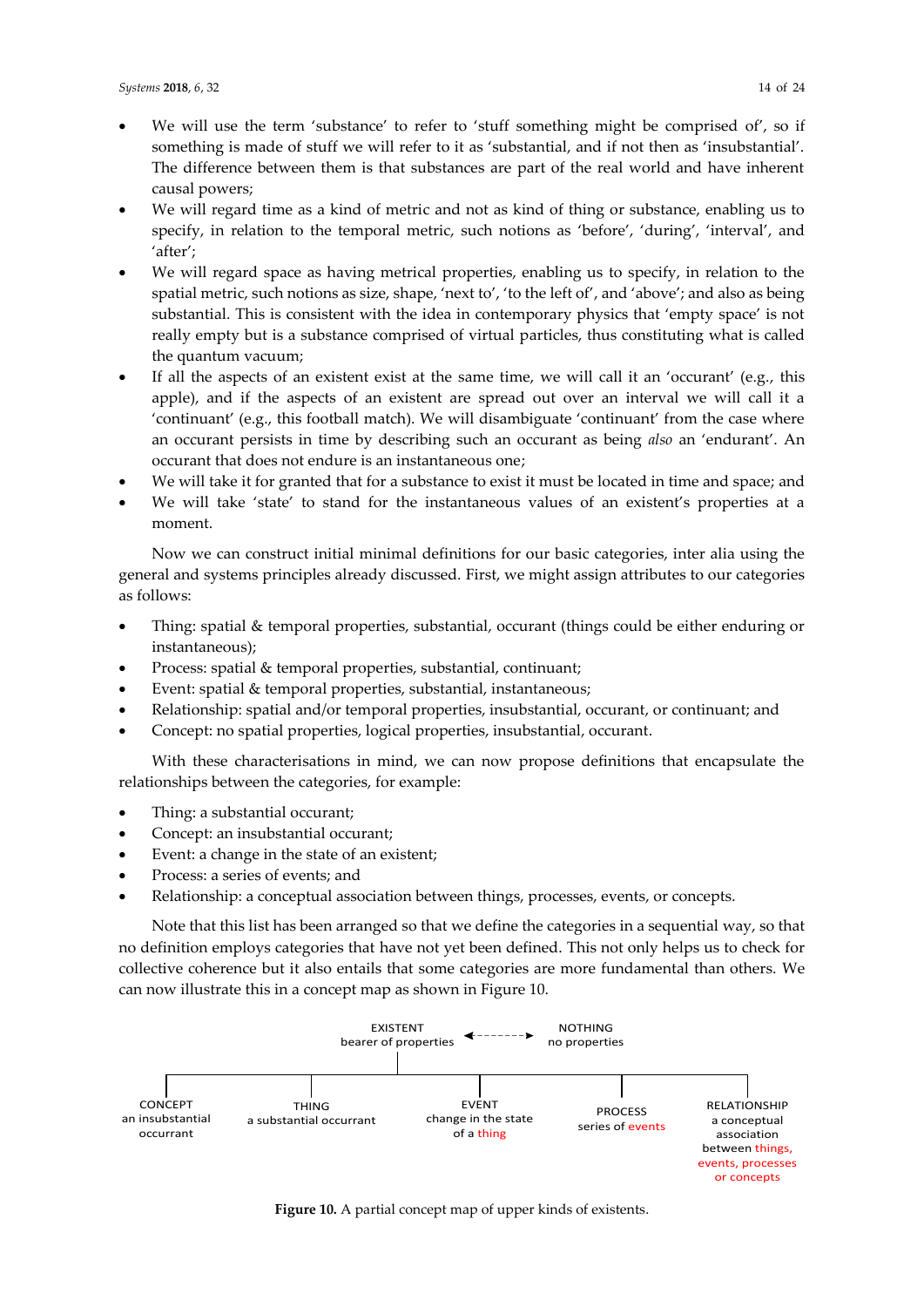In figure 10 we have an inheritance hierarchy, except from the antonym relationship indicated by the dashed arrow. The categories have been arranged so the more fundamental ones are above or to the left of more derivative ones. This systematic buildup of meanings is indicated by the colored terms. **<sup>13</sup>** An implication of these systematic relationships is that, in a domain in which these definitions are used, the foundational existents are things and concepts, not processes or events, and this will be reflected in research planning and theory building. This prioritisation however reflects only one possible metaphysical stance, and there are other perspectives in which processes or events, or even other categories such as percepts or measurements or information, are considered fundamental. This debate is inconsequential for the purposes of the present demonstration of how general systems principles can, in principle, aid in the development of an upper ontology.

Having demonstrated this method, it is now possible to apply it to a more extensive effort involving further foundational categories, such as space, time, law, truth, cause, real, abstract, imaginary, naturalistic, etc. These terms are ubiquitous in general texts in Ontology and Metaphysics, which can be consulted for identifying both category instances and the controversies over their definitions. A useful text is the two volumes on ontology by Mario Bunge [54,55], and recent works on the metaphysics of scientific realism, e.g., [56,57]. Other useful references include [26,58–61].

That said, the method discussed here is not specifically aimed at developing upper ontologies but may be useful in distilling any specialised vocabulary into an ontology.

## 3.4.3. Boundaries, Contexts and Levels

 $\overline{a}$ 

The notion of 'boundary' is central to both systems science and systems thinking, and because ontologies are (conceptual) systems, we can gain helpful insights for ontology development by considering an ontology's boundary from a systems perspective. As we will show, proper attention to the ontology's boundary can facilitate leveraging existing work in a thoughtful and managed way, thus increasing a project's power while constraining its scope and making it more efficient, and consequently resulting in an ontology with a broader impact potential.

The 'boundary' concept is a nuanced one in systemology. Key defining characteristics of a 'boundary' have to do with where the boundary is drawn, which can be objective or subjective, and how permeable it is to flows of influence. We will discuss these aspects more deeply first, pointing out how each aspect relates to an ontology's boundary, before bringing the ideas together to apply to both the system of interest and the conceptual system that is the ontology, which may well have different boundaries.

First, consider systems with inherent boundaries for which there can be objective criteria. There are two ways such boundaries can be recognised, that draw on the mechanisms by which they are established. Systems are called 'wholes' because they exhibit properties the parts do not have by themselves [11] (p. 17), and the system boundary is defined by the limits of the region over which these emergent properties are present [11] (p. 36), [62]. In an ontology system, a key emergent property is its coherent meaning, as discussed before. Another recognisable sign derives from the fact that a system's parts interact or interrelate in such a manner as *to establish and maintain* a boundary that demarcates the identifying characteristics of the system, via which it can be distinguished from its environment or context [62,63]. These interactions and relationships between parts produce a region of high organisation compared to their immediate environment, so that we could characterise systems as persistent regions of low entropy in a generally dissipative environment [63] (p. 3). This enables us to recognise a system boundary by the gradient between regions of low entropy and relatively higher entropy. In an ontology this might manifest in the connectedness and mutual coherence of concepts.

<sup>13</sup> As we developed this framework no additional concepts surfaced that had to be included in other to complete the framework. This is unusual in such work but it does suggest that the terms we picked out form a natural grouping, and might thus be stable when we start to expand the framework to consider further fundamental categories.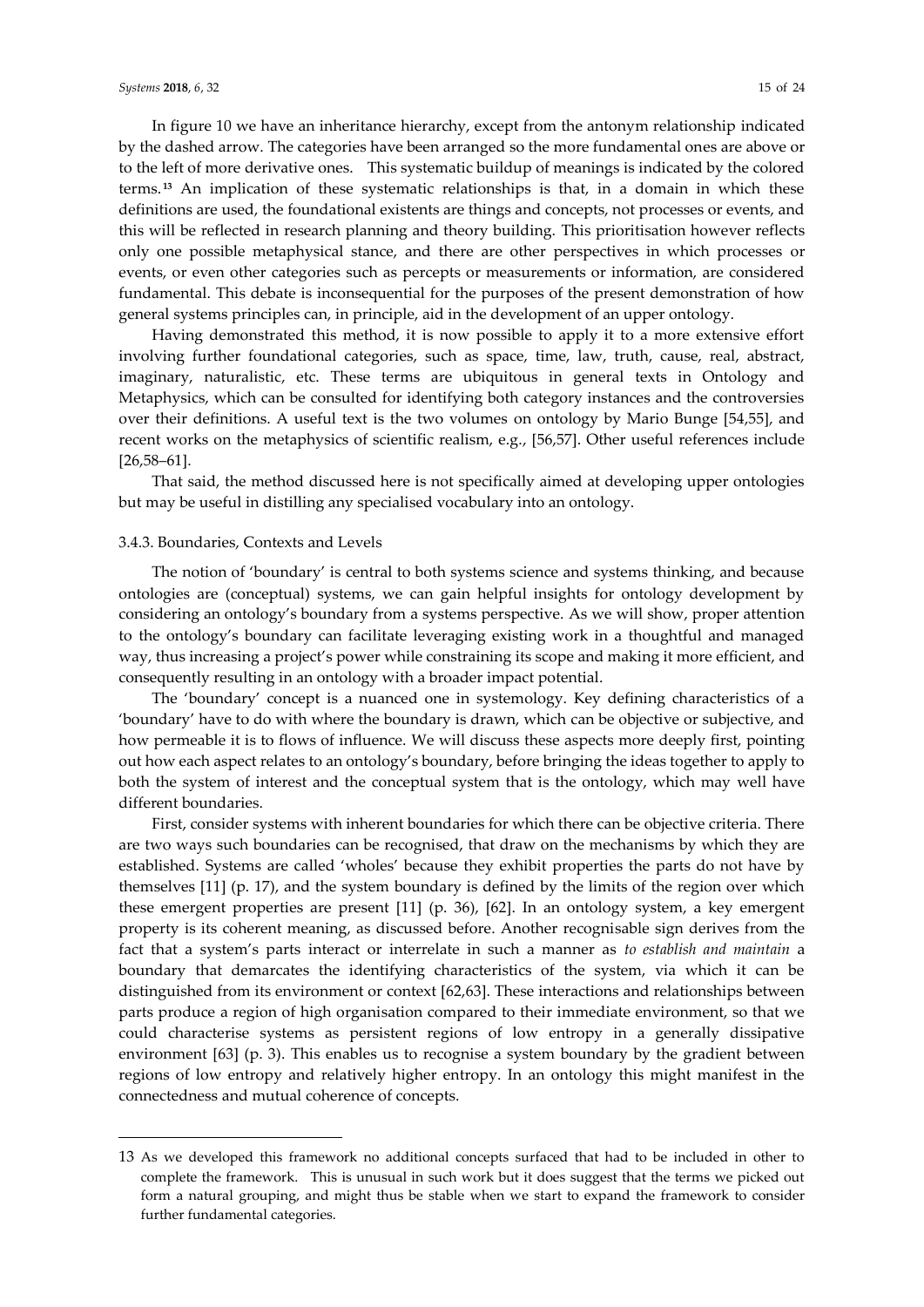Where the boundary of a system is not clear, researchers can determine them intuitively to encompass what they judge to be the limits of the system of interest. This is a common phenomenon in systems practice, where it often difficult to identify all the stakeholders in a systemic intervention. It is also common in frontier research, where it may be radically unclear what factors contribute to the phenomenon under investigation. In this case, a subjective assumption followed by monitoring and adjustment is appropriate.

Turning secondly to the question of permeability, the boundaries of all known systems, apart from the universe, are 'open', that is to say, it is possible for matter, energy, and/or information to flow across the boundary. The internal systemic interactions modulate these transfers, so that the system can change without undermining its identity. The system thus changes in a way that pursues some kind of balance between the state and properties of the system and the state and properties of its environment. As a consequence, both the position of the boundary and the emergent properties of the system can change over time. Open boundaries thus create the possibility for systems to evolve or adapt (or be adapted via interactions coming from the environment). For ontology development, a key point is that the boundary is managed in a controlled way from within, but it is not rigid.

Lastly, it is important to note that although the environment is distinct from the system, the environment can be systemic in its own right or contain other autonomously existing systems. To prevent confusion given these possibilities, the system that is the focus of study, design, or intervention is often called the 'system of interest'. While the system of interest is a part in a larger system, it is called a 'holon' [64], and some holons cannot exist autonomously, for example an organ in a body. In such a case, an ontology for a system of interest would be of limited use unless it was integrated with the broader ontology in a consistent way. If the environment contains autonomous systems that can interact with the system of interest to produce a higher-order system, then that collection of systems is called a 'system of systems', for example a military defense force composed of operational units that work in a centrally coordinated way but can in principle operate independently. Here, the ontology development must take account of the actual or potential interdependencies. For example, the ontology of genomics is a holon within the ontology of biology, and if a multi-disciplinary team work on the same project then their specialist ontologies form a system of systems.

We will turn now to how these ideas can collectively impact ontology development.

Any specific ontology supports a discipline that is concerned with some subject matter, and therefore the ontology is restricted to the scope of that interest. This implies a 'boundary' that demarcates between categories that are of direct interest to the specific discipline and categories that are indirectly relevant or only relevant to other disciplines. If such a spectrum of relevance can be identified, it would allow us to manage the scope of the ontology representing our area of interest, and identify other ontologies we can employ or influence without having to take responsibility for their development. This increases both the effectiveness and the efficiency of our ontology development.

There are different ways to identify the nearest or most relevant neighbours. For example, different disciplines study different kinds of systems, and these can be organised into levels according to their complexity, resulting in a subsumption hierarchy, as shown in a simplified way in Figure 11. At every level, systems can have as parts systems from the 'lower' levels, and any system can have in its environment any of the kinds of systems in the hierarchy.



**Figure 11.** A levels hierarchy of systems ordered by complexity.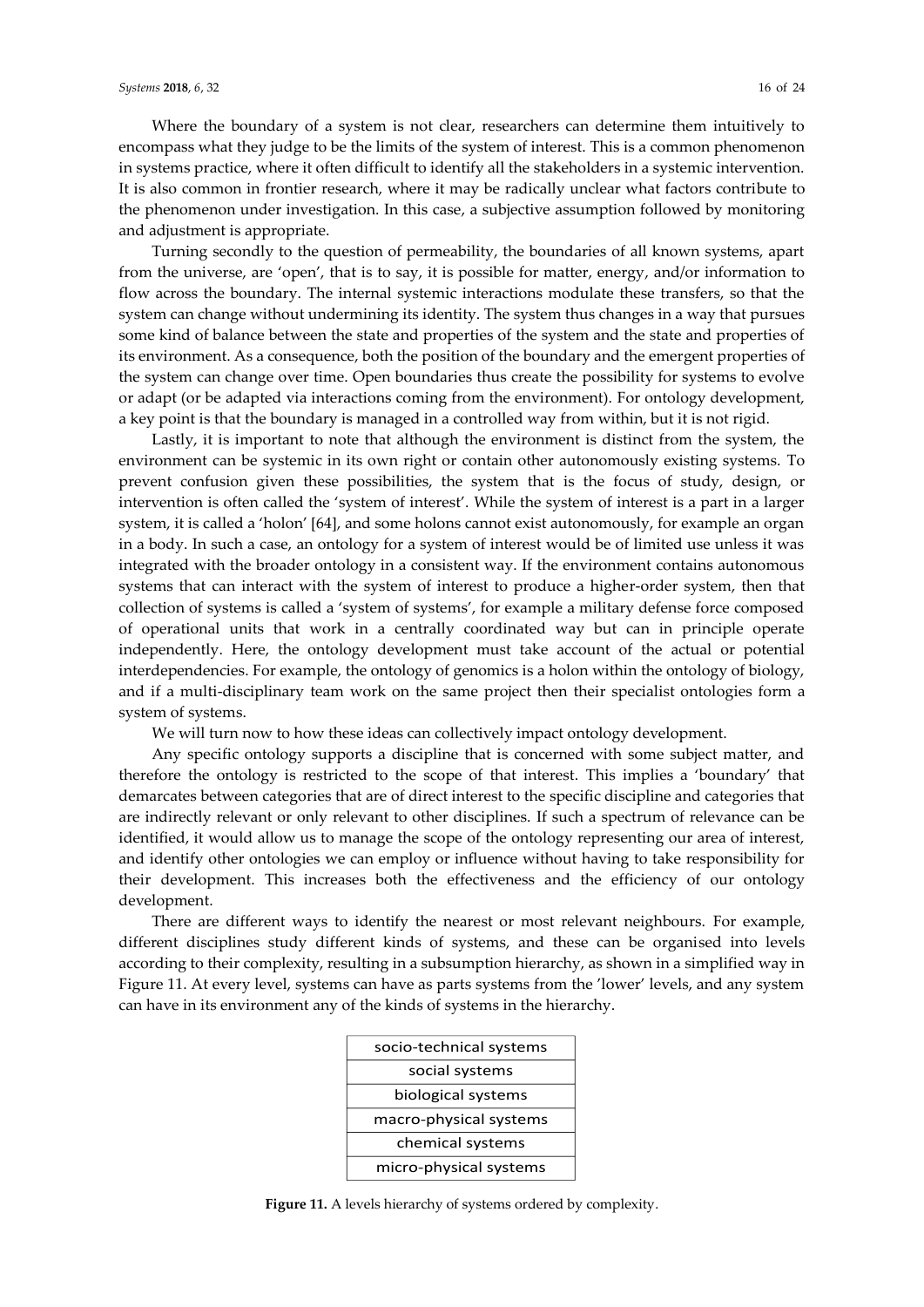Each level can be associated with a disciplinary ontology, e.g., physics, chemistry, geology, biology, sociology (the list is not comprehensive here, but just meant to be illustrative of the principle at stake). What we can now see is that every domain ontology has boundaries that link it both to an environment comprised of other domain ontologies, as well as to the upper ontology that is general across those domains. We can illustrate this as shown in Figure 12, which is of course *not* a subsumption hierarchy. The boundaries between the ontologies are indicated with a dashed line to remind us that these are open boundaries that will in fact be located more flexibly and differently to the disciplinary ones.



**Figure 12.** A systemic hierarchy of ontologies.

The implication is that to build an adequate ontology, the developer must not only take into account the upper ontology as providing relevant categories that do not have to be independently developed, but also the categories in adjoining domains, *especially those of its immediate neighbours*. What we therefore have is a kind of ontology ecosystem, in which the development of any one ontology has (ideally) to proceed in a way that preserves a coherent balance between its own categories and the categories in the ontologies reflecting its environment. If this is not done, the result is silofication of the disciplinary domain. This can inhibit progress (through lack of awareness of useful categories of analysis existing in other domains) or waste resources (through duplication of effort to create categories already existing elsewhere or pursuing blind alleys already excluded from being potentially fruitful via insights captured in alternative domain categories).

Recognising and working with boundaries in this way not only makes ontology development more effective, efficient, and impactful, but such open boundaries can also enhance the abilities of researchers who cultivate awareness of categories in related domains. An accessible example of the value of such 'multidisciplinary' competence is the case of William Harvey, who was a physician but also had a good grasp of the categories of the modern scientific method then emerging from the work of people such as his contemporary Galileo, and also the categories of mechanics. This allowed him to make systematic observations in his research and propose a mechanical analogue for the nature of heart, by characterising it a kind of a pump [65] (pp. 49–54). Such multi-disciplinarity and inter-disciplinarity is currently driving a rapid rise in technological innovation, and is being heavily promoted by funding bodies under the rubric of 'convergence' [66]. This is an important development, but much more needs to be done to break down silos between ontology development projects, because, as has been noted, silos often persist due to political or economic considerations rather than because scholars or practitioners are overly protective of their niche in the academic ecosystem, or unappreciative of the systemicity of academic knowledge [67]. While funding bodies and commercial interests are driving convergence in technological projects, ontology projects are not yet showing significant convergence [8,68], especially in the area of upper ontology development (as shown by the plethora of ontology implementations listed in Section 2.6). Lack of ontology convergence can raise risks for complex projects though lack of clear communication within a multi-disciplinary team.

An important consequence of the open-ness of the boundaries of ontologies (and their corresponding disciplines) is that the boundaries change over time as information flows across them, changing our understanding of where the boundaries should usefully lie. In this way, boundaries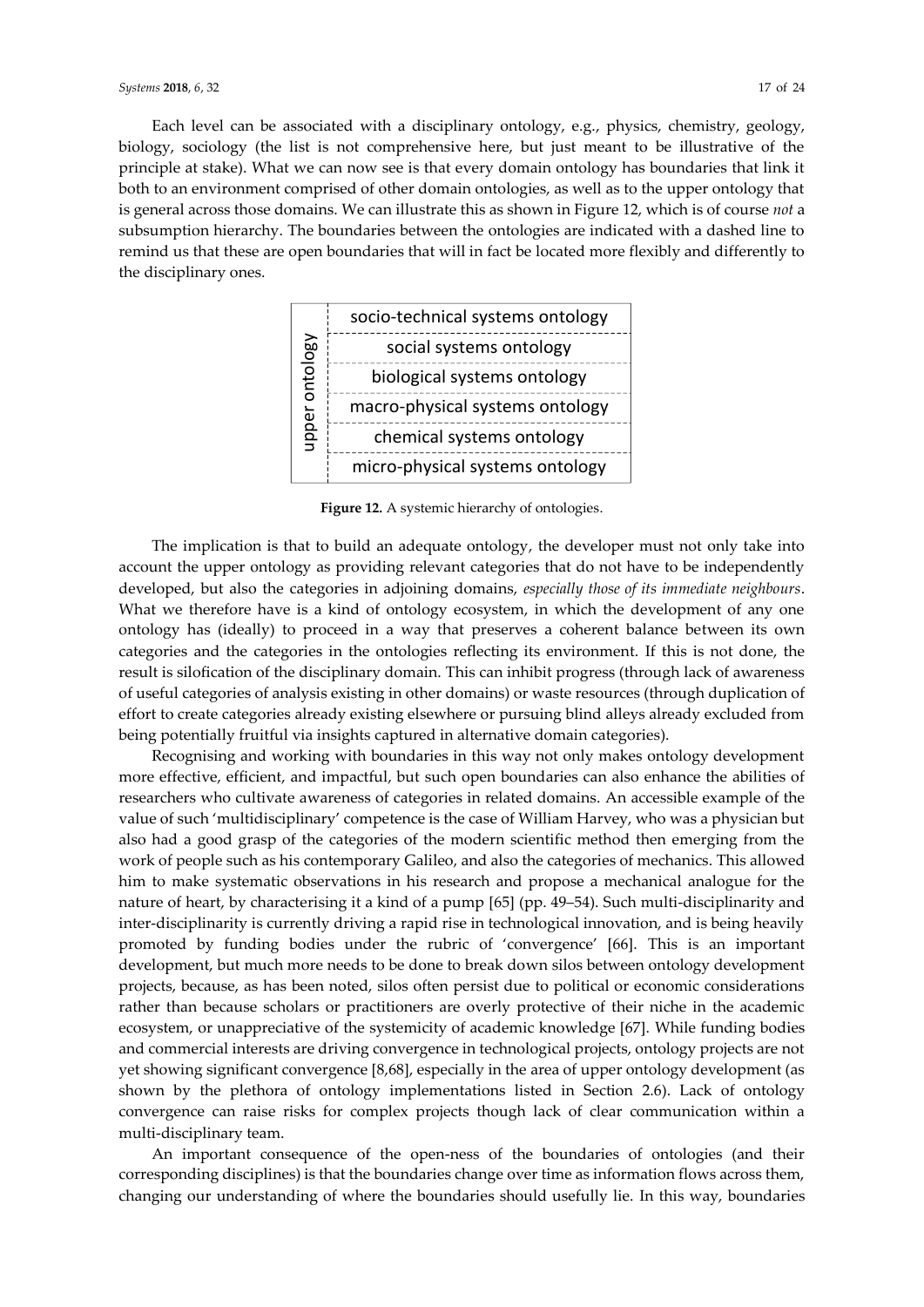could be changed to include categories newly discovered or formerly viewed as not relevant, or to drop categories that have become superfluous or been taken over by other ontologies. In this sense, ontologies evolve over time, and the work of ontology development is not only never complete, but ontologists must keep tracking developments in adjacent ontologies so they can effectively and efficiently manage where the boundaries of their ontologies are.

#### 3.4.4. Isomorphic Systems Patterns

A key concept in systems science is the idea of 'isomorphies'. They represent similar patterns of structure or behaviour that recur across differences in scale or composition, and so have significance across multiple kinds of systems. For example, spiral patterns occur in sea shells, sunflowers, peacock tails, tornados, and galaxies. Such patterns represent systemic solutions to similar optimisation problems in varied contexts [12] (pp. 109–110), and therefore can help designers to find optimal or elegant solutions to design challenges [69]. Many systemic isomorphies have been identified so far, and useful overviews and discussions of them can be found in the works of Len Troncale [70–72].

These systemic isomorphisms suggest the existence of universal principles behind the way in which enduring complex systems are ordered. This is essentially the argument for the existence of a general theory of systems [12] (pp. 108–110) and for the general systems community's belief that not only is nature a unity despite its phenomenological diversity, but also our knowledge of reality can be unified despite the many apparently intractable gaps in our current body of knowledge [12,13]. However, the most significant point about isomorphisms for present purposes is that they are routes to achieving optimality and robustness in system designs. Given that an ontology is a system, we can now look for isomorphisms that might help us design robust or elegant ontologies. Most of the isomorphisms noted to date have been discovered by studying concrete systems, but some have arisen in the study of conceptual systems and some occur in both types. For example, Zipf's Law patterns occur in both physical and conceptual systems [73].

Ontologies capture foundational information about a field of interest, and recent work in systemology has revealed the existence of a systems isomorphism related to kinds of knowledge. A paper discussing this is included in this special issue of *Systems* [14]. The isomorphism is captured in a systematic and systemic "General Inquiry Framework" that provides categories for organising knowledge in multiple specialised contexts, such as when designing a product, solving a problem, investigating a phenomenon, or documenting a worldview. The framework was generalised by abstracting from a more specialised "Worldview Inquiry Framework" used for exploring, documenting, and comparing worldviews.

In the next section, we will show how this framework can be adapted to provide a starting point for an Ontology of Systemology. For a start, consider the top-level categories of the General Inquiry Framework given in Figure 13.

Note that the term 'Ontology', here denoting the first category of knowledge, refers to Ontology in the philosophical sense, which deals with foundational categories, and is distinct from the idea of an ontology as the conceptualisation of a domain. The knowledge isomorphy suggests that any systematic pool of knowledge can be organised according to this structure, including, of course, the information in an ontology. An example of this is given in [14], where a concept map for worldview categories is given in its Figure 1. We would suggest that the General Inquiry Framework, treated as a systemic isomorphy, provides a useful tool for ontology development, particularly for developing ontologies for areas of study where there is uncertainty about what categories are needed, for example in nascent domains such as systemology, or frontier domains such as consciousness studies. The list of possible knowledge categories, as illustrated in more detail in [14], can provide useful suggestions for gaps in the knowledge base or opportunities for investigation in research. In the next section, we will illustrate the application of this isomorphy for the case of Systemology.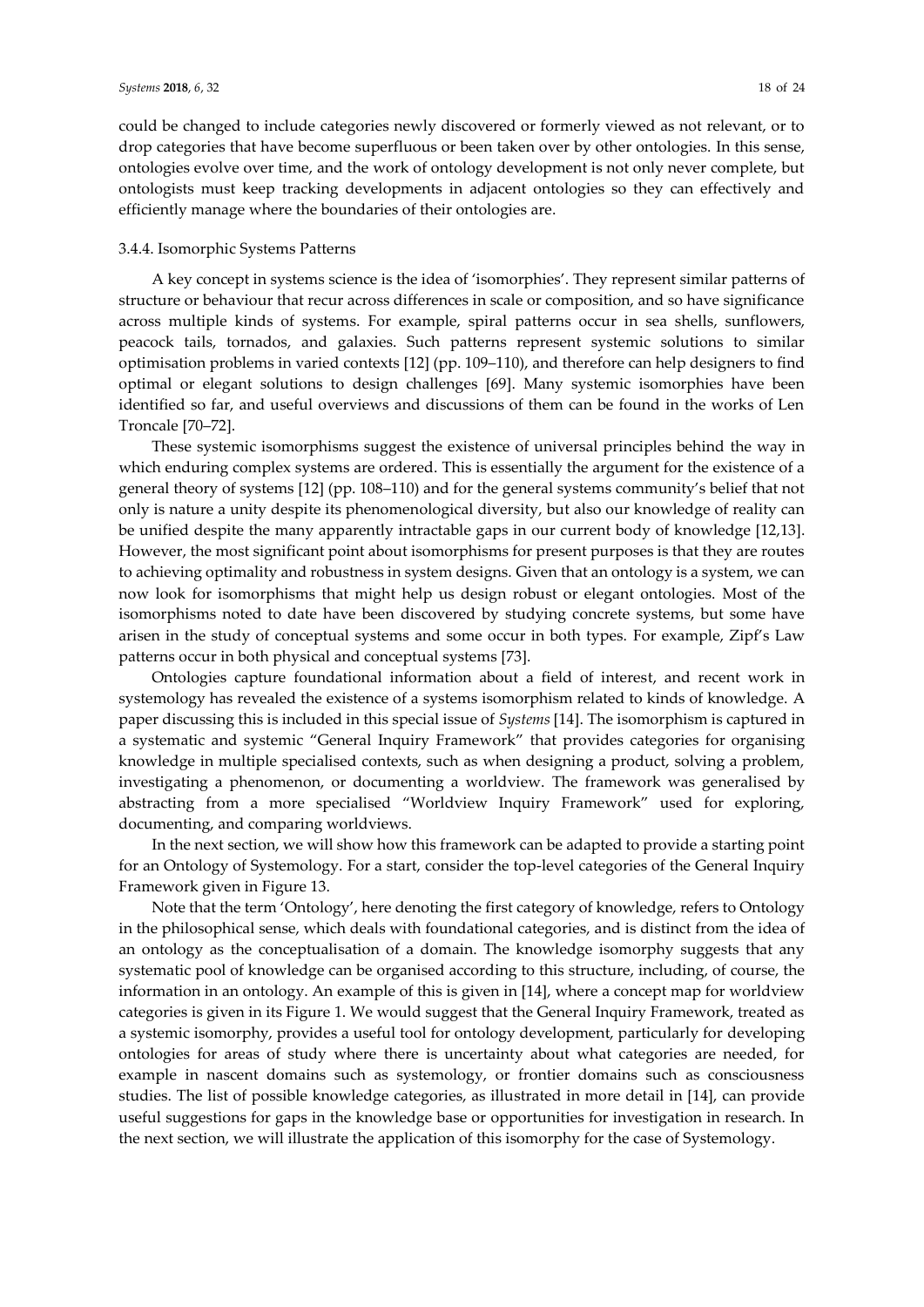| <b>General Inquiry</b><br>Component                                                                  | <b>Typical Information Component Questions</b>                                                                                                                                                                                                                                                                                       |  |
|------------------------------------------------------------------------------------------------------|--------------------------------------------------------------------------------------------------------------------------------------------------------------------------------------------------------------------------------------------------------------------------------------------------------------------------------------|--|
| <b>Ontology</b> (of area of<br>interest)                                                             | What are the fundamental existents or fundamental categories of<br>thought for our area of interest? What variety of things occurs in the<br>area of interest? What features and attributes identify them?                                                                                                                           |  |
| Metaphysics (of area of<br>interest)                                                                 | What is the nature of the entities contained in the area of interest? What<br>are their generic powers and limitations? What powers are unique to<br>these entities?                                                                                                                                                                 |  |
| <b>Cosmology I</b><br>(cosmology of context of<br>subject of interest)                               | What is present in the context or environment of the subject of interest?<br>What are the capabilities of those entities? How are they organised?<br>How did that scenario come about and how will/could it change? What<br>are the relationships between the specific subject and its context? How<br>do they condition each other? |  |
| <b>Cosmology II</b><br>(cosmology of subject of<br>interest)                                         | What specific or specialised thing is the particular subject of interest?<br>What are its defining attributes? How did/could the subject of interest<br>originate? How did/could it develop into its present/desired state?<br>How might/should it change in the future, and what will/could<br>become of it?                        |  |
| <b>Axiology</b> (of subject of<br>interest)                                                          | What is the importance or value of the specific subject of interest's<br>existence and behaviour? Why does it matter what it does?                                                                                                                                                                                                   |  |
| Praxeology (of subject of<br>interest)                                                               | What functions can the specific subject of interest perform? What is the<br>meaning or purpose or relevance of its activities? By what mechanisms<br>are these outcomes achieved?                                                                                                                                                    |  |
| Epistemology (of area of<br>interest, and of the specific<br>subject of interest and its<br>context) | What can we know about the subject of interest and its context? What<br>methods can reveal this information? How can we assess the<br>comprehensiveness and credibility of this information?                                                                                                                                         |  |

**Figure 13.** The Top Categories of the "General Inquiry Framework" [14].

## **4. A Concept Map towards an Ontology of Systemology**

We have in this paper argued for the need for an ontology of systemology, discussed the value of concept maps especially in the early stages of ontology development, and suggested how systems thinking can help advance the practice of ontology development. The overarching purpose of the present paper is to advocate for, and help start work towards, the development of a standardised ontology of Systemology. To show how the principles of ontology development and systems thinking as discussed in the present paper can facilitate this development, we now present in Figure 14 a first draft of a concept map representing core terms from systemology, arranged according to the categories of the General Inquiry Framework. This diagram is meant to be provisional and illustrative only, as a basis for discussion and further development.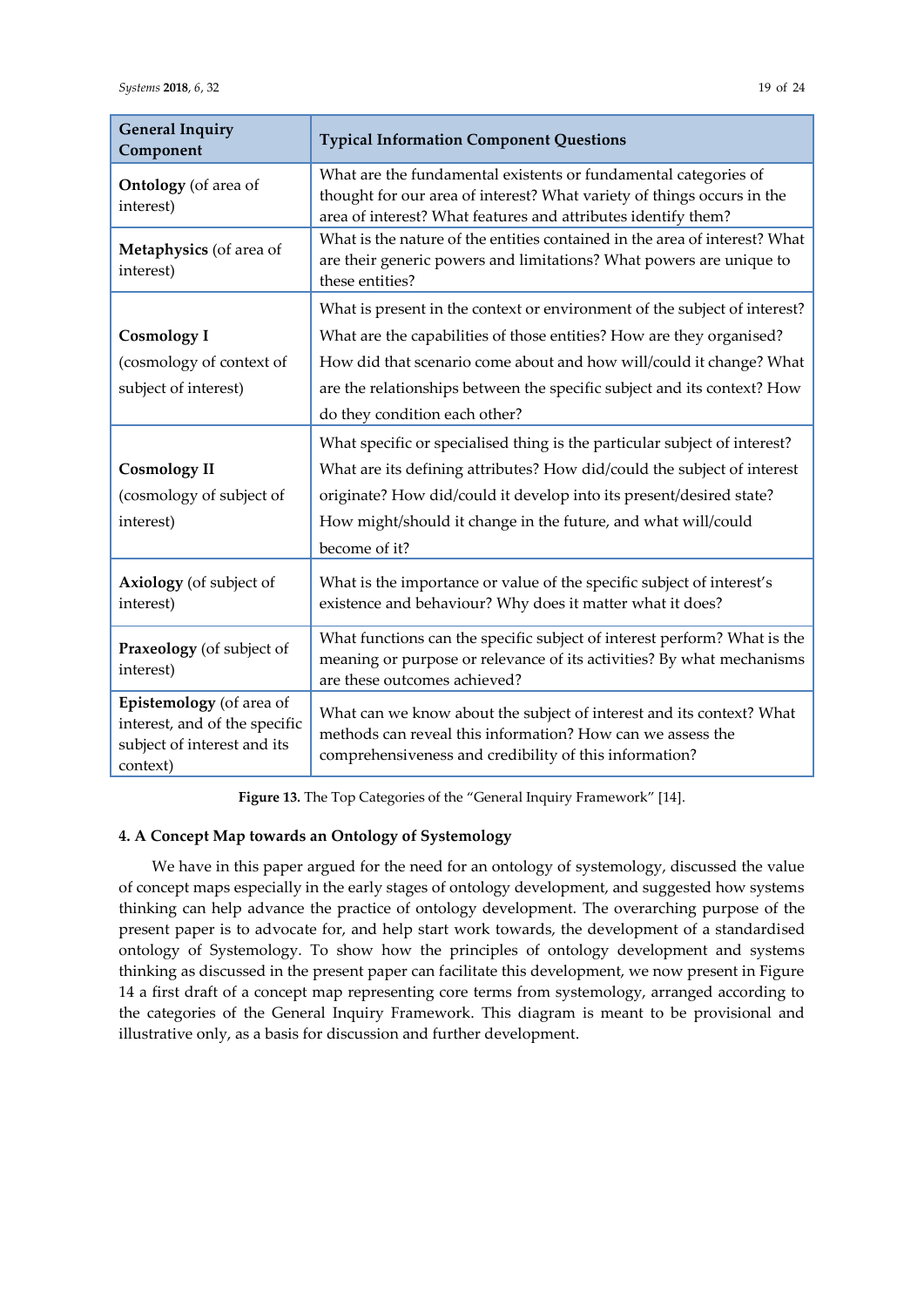

**Figure 14.** The Top Categories of the "General Inquiry Framework.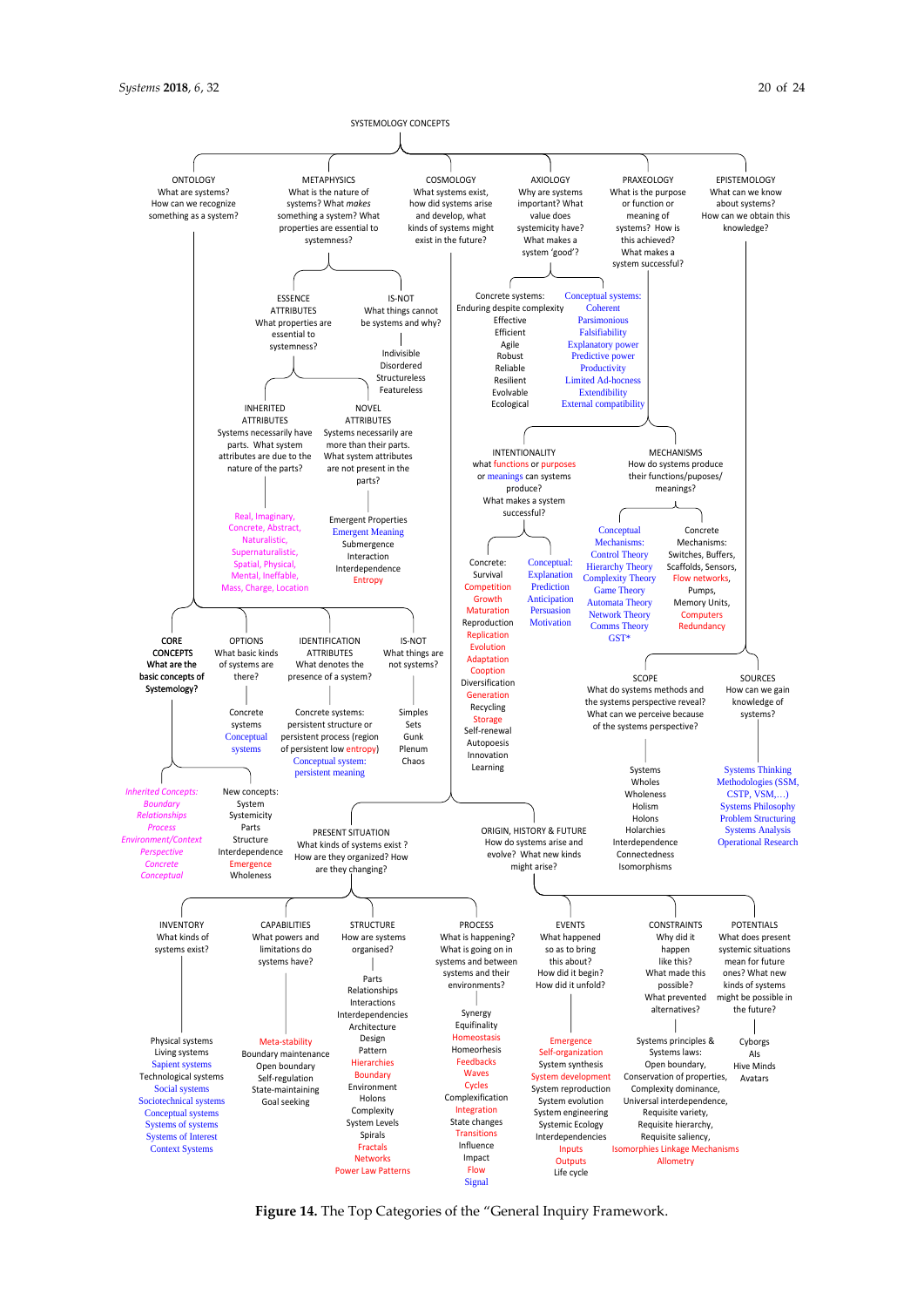It is important to note that that the given concepts are not intended as answers to the questions posed under each knowledge category. The questions are there, in this context, to stimulate reflection on what concepts might be required to answer such questions. The listed concepts are then candidate concepts to be defined in the ontology for systemology, in order to facilitate proposing or developing answers to be captured in the knowledge base of systemology. The concepts listed are by no means a complete set. We have tried to show relevant concepts in each knowledge area, to show to employ this framework, but a more detailed development is needed based on the collections of

In order to facilitate discussion relative to upper ontologies, contextual domain ontologies, and other works on the categories of systemology, we have changed some of the colors and fonts in the presented concept map to illustrate some of these linkages, as follows:

- Blue serif font indicates concepts relating to conceptual systems rather than physical ones;
- Red indicates concepts occurring on the isomorphy lists of Len Troncale, to show how this presented structure can assist in their organisation; and
- Pink indicates concepts inherited from upper ontologies.

definitions such as those mentioned in Section 1.

Note that 'Ontology' only appears once; there is no need to distinguish between Ontology I and Ontology II because the same concepts are needed to describe the cosmology of the system of interest and the context.

#### **5. Conclusions**

Systemology is a transdiscipline, which means that its principles and methods could in principle be useful across a wide variety of disciplines and problem contexts. However, as we have argued, these potential benefits are undermined by the lack of a consistent disciplinary terminology, which makes it hard to convey systems concepts to other disciplines. In fact, this lack can even make it hard to communicate between different systems specialisations. In this paper we have presented a conceptual framework for selecting and organising the terminology of systemology, and we call for a community effort to use this to develop an "Ontology for Systemology". We also offer the approach by which we arrived at this framework as an example of how the systems perspective can enrich other disciplines' methodologies.

**Author Contributions:** The project was conceived and managed by David Rousseau. David Rousseau, Julie Billingham and Javier Calvo-Amodio contributed equally to the research and the writing of the paper. David Rousseau prepared the diagrams.

**Funding:** Financial and material support for the project was provided by the Centre for Systems Philosophy, INCOSE and the University of Hull's Centre for Systems Studies.

**Acknowledgments:** We would like to thank the two anonymous reviewers of this paper for their helpful comments, which have greatly aided us in improving the structure and clarity of this paper.

**Conflicts of Interest:** The authors declare no conflict of interest.

#### **References and Note**

- 1. Francois, C. (Ed.) *International Encyclopedia of Systems and Cybernetics*; Saur Verlag: Munich, Germany, 2004.
- 2. Heylighen, F. Self-organization of complex, intelligent systems: An action ontology for transdisciplinary integration. *Integral Rev.* **2012**. Available online: http://pespmc1.vub.ac.be/papers/ECCO-paradigm.pdf (accessed on 22 November 2013).
- 3. Kramer, N.J.T.A.; de Smit, J. *Systems Thinking: Concepts and Notions*; Martinus Nijhoff: Leiden, The Netherlands, 1977.
- 4. Schindel, W.D. *Abbreviated SystematicaTM 4.0 Glossary—Ordered by Concept*; ICTT System Sciences: Terre Haute, IN, USA, 2013.
- 5. Schoderbek, P.P.; Schoderbek, C.G.; Kefalas, A.G. *Management Systems: Conceptual Considerations*, revised ed.; IRWIN: Boston, MA, USA, 1990.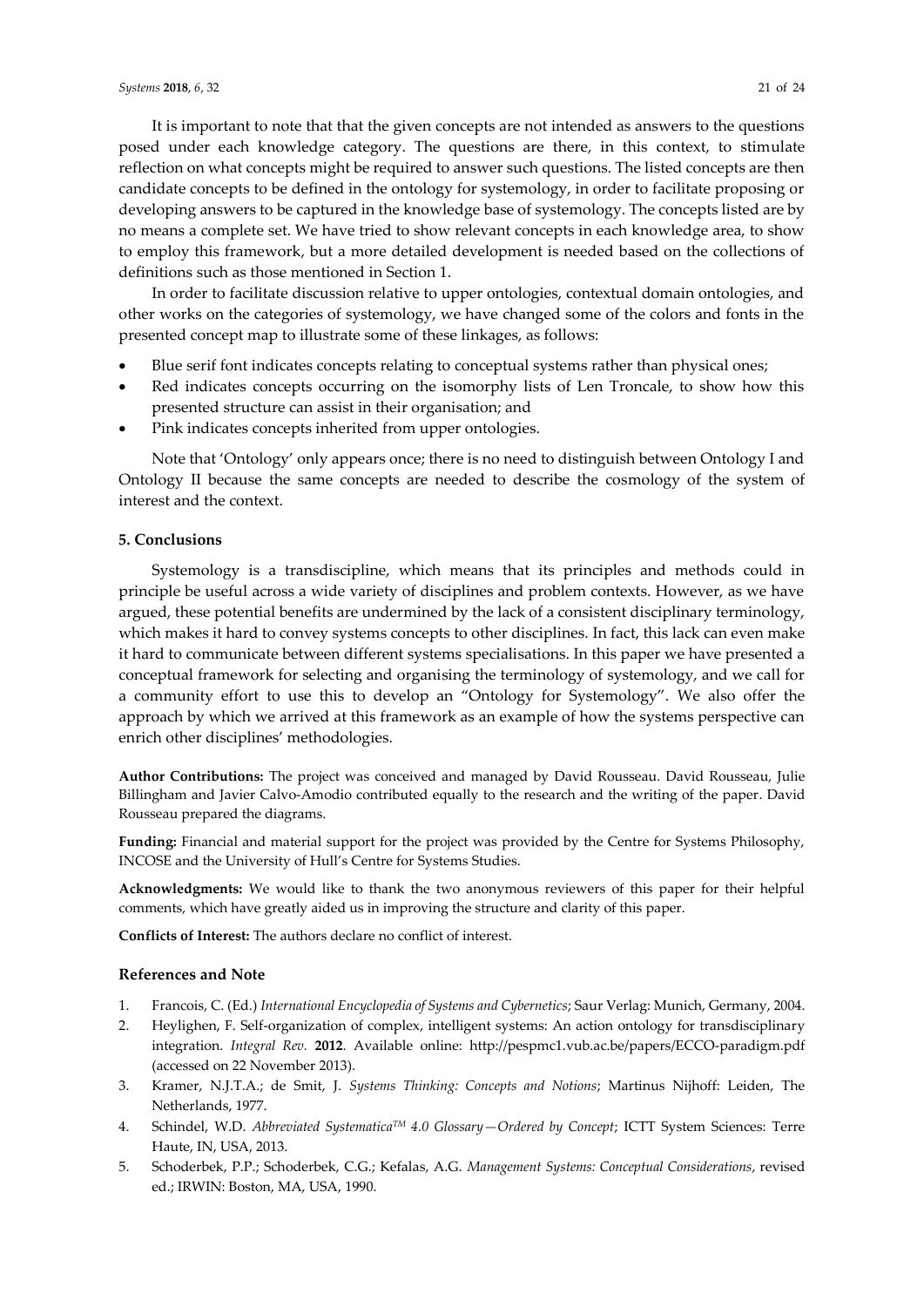- 6. Wimsatt, W. *Re-Engineering Philosophy for Limited Beings: Piecewise Approximations to Reality*; Harvard University Press: Cambridge, MA, USA, 2007.
- 7. Madni, A.M.; Boehm, B.; Ghanem, R.G.; Erwin, D.; Wheaton, M.J. (Eds.) *Disciplinary Convergence in Systems Engineering Research*; Springer: New York, NY, USA, 2017.
- 8. Sillitto, H.; Martin, J.; McKinney, D.; Dori, D.; Eileen Arnold, R.G.; Godfrey, P.; Krob, D.; Jackson, S. What do we mean by "system"?—System beliefs and worldviews in the INCOSE community. In Proceedings of the INCOSE International Symposium, Washington, DC, USA, 7–12 July 2018; p. 17.
- 9. Dyson, G.B. *Darwin among the Machines*; Addison-Weslely: Reading, MA, USA, 1997.
- 10. Moshirpour, M.; Mani, N.; Eberlein, A.; Far, B. Model Based Approach to Detect Emergent Behavior in Multi-Agent Systems. In Proceedings of the 2013 International Conference on Autonomous Agents and Multi-Agent Systems; International Foundation for Autonomous Agents and Multiagent Systems: Saint Paul, MN, USA, 6–10 May 2013; pp. 1285–1286.
- 11. Bunge, M. *Emergence and Convergence: Qualitative Novelty and the Unity of Knowledge*; University of Toronto Press: Toronto, ON, Canada, 2003.
- 12. Rousseau, D.; Wilby, J.M.; Billingham, J.; Blachfellner, S. *General Systemology—Transdisciplinarity for Discovery*, *Insight, and Innovation*; Springer: Kyoto, Japan, 2018.
- 13. von Bertalanffy, L. *General System Theory: Foundations, Development*, *Applications*, revised ed.; Braziller: New York, NY, USA, 1976.
- 14. Rousseau, D.; Billingham, J. A Systemic Framework for Exploring Worldviews and its Generalization as a Multi-Purpose Inquiry Framework. *Systems* **2018**, *6*, 27.
- 15. Gruber, T.R. A translation approach to portable ontology specifications. *Knowl. Acquis.* **1933**, *5*, 199–220.
- 16. Jakus, G.; Milutinović, V.; Omerović, S.; Tomažič, S. *Concepts*, *Ontologies*, *and Knowledge Representation*; Springer: New York, NY, USA, 2013.
- 17. Heil, J. *From an Ontological Point of View*; Oxford University Press: Oxford, UK, 2003.
- 18. Varzi, A.C. On Doing Ontology without Metaphysics. *Philos. Perspect.* **2011**, *25*, 407–423.
- 19. Kudashev, I.; Kudasheva, I. *Semiotic Triangle Revisited for the Purposes of Ontology-Based Terminology Management*; Institut Porphyre: Annecy, France, 2010.
- 20. Ogden, C.K.; Richards, I.A. *The Meaning of Meaning: A Study of the Influence of Language upon Thought and of the Science of Symbolism*; Kegan Paul: London, UK, 1923.
- 21. Hanson, N.R. *Patterns of Discovery: An Inquiry into the Conceptual Foundations of Science*; Cambridge University Press: London, UK, 1958.
- 22. Fries, C.C. *Linguistics and Reading*; Holt Rinehart and Winston: New York, NY, USA, 1963.
- 23. Kuhn, T. *The Structure of Scientific Revolutions*, 3nd ed.; Original 1962; University of Chicago Press: Chicago, IL, USA, 1996.
- 24. Gupta, A. Definitions. In *The Stanford Encyclopedia of Philosophy*, *Summer 2015*; Zalta, E.N., Ed.; Metaphysics Research Lab, Stanford University: Stanford, CA, USA, 2015.
- 25. Hoehndorf, R. What is an upper level ontology? *Ontogenesis*, 13 April 2010. Available online: http://ontogenesis.knowledgeblog.org/740 (accessed on 21 April 2015).
- 26. Schrenk, M. *Metaphysics of Science: A Systematic and Historical Introduction*; Routledge: New York, NY, USA, 2016.
- 27. Ruttenberg, A. Basic Formal Ontology (BFO)|Home. Available online: http://basic-formal-ontology.org/ (accessed on 30 June 2018).
- 28. Gangemi, A.; Guarino, N.; Masolo, C. Laboratory for Applied Ontology—DOLCE. Available online: http://www.loa.istc.cnr.it/old/DOLCE.html (accessed on 20 June 2018).
- 29. Gangemi, A.; Guarino, N.; Masolo, C. DOLCE: A Descriptive Ontology for Linguistic and Cognitive Engineering Institute of Cognitive Sciences and Technologies. Available online: /en/content/dolce-descriptive-ontology-linguistic-and-cognitive-engineering (accessed on 20 June 2018).
- 30. Hoop, K.-U. General Formal Ontology (GFO). Available online: http://www.onto-med.de/ontologies/gfo/ (accessed on 20 June 2017).
- 31. Pease, A. The Suggested Upper Merged Ontology (SUMO)—Ontology Portal. Available online: http://www.adampease.org/OP/ (accessed on 30 October 2017).
- 32. Sowa, J.F. Ontology. 2010. Available online: http://www.jfsowa.com/ontology/ (accessed on 30 November 2017).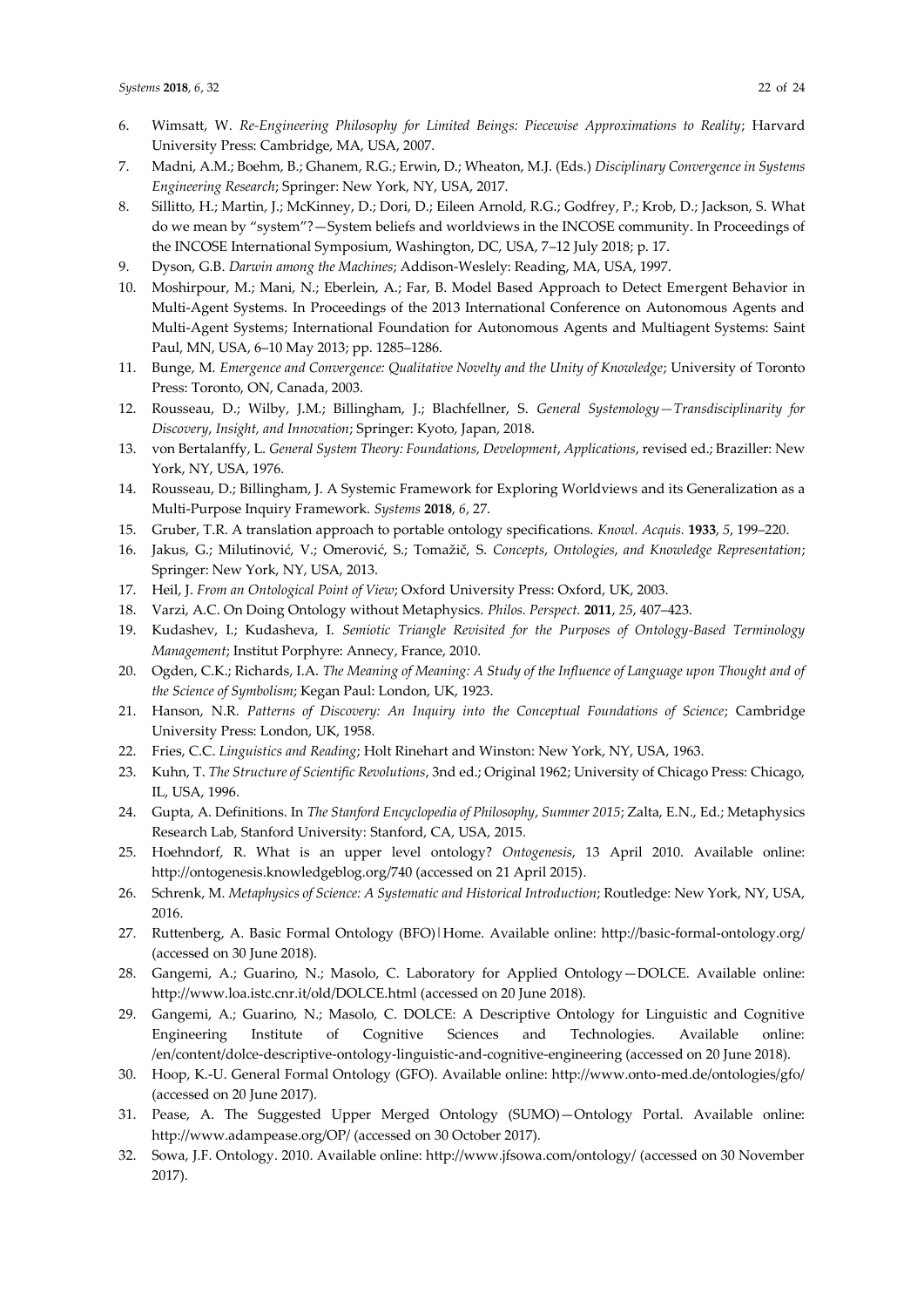- 33. Mizoguchi, R. YAMATO: Yet Another More Advanced Top-Level Ontology. 2016. Available online: http://download.hozo.jp/onto\_library/upperOnto.htm (accessed on 1 May 2018).
- 34. Guizzardi, G. Ontology Project. *Ontology Project*, 2015. Available online: http://ontology.com.br/ (accessed on 1 July 2018).
- 35. Semantic Knowledge Technologies (SEKT) Project. *Proton—LightWeight Upper Level Ontology*; Ontotext: Sofia, Bulgaria. 2004. Available online: https://ontotext.com/products/proton/ (accessed 05/11/2017).
- 36. Wikipedia. *Cyc*; Wikipedia[: San Francisco, CA,](https://www.google.com.tw/url?sa=t&rct=j&q=&esrc=s&source=web&cd=3&ved=2ahUKEwj1_Z6M97ncAhVPMd4KHSXnALUQs2YoADACegQIABAL&url=https%3A%2F%2Fen.wikipedia.org%2Fwiki%2FSan_Francisco&usg=AOvVaw0g1LqjVTOtDBreZMTiM2ii) USA, 2018.
- 37. Mascardi, V.; Cordì, V.; Rosso, P. A Comparison of Upper Ontologies. In Proceedings of the WOA 2007: Dagli Oggetti Agli Agenti, Genova, Italy, 24–25 September 2007; Volume 2007, pp. 55–64.
- 38. Ring, J. Final Report—Unified Ontology of Science and Systems Project—System Science Working Group, International Council on Systems Engineering 23 June 2013. 2013. Available online: https://docs.google.com/viewer?a=v&pid=sites&srcid=ZGVmYXVsdGRvbWFpbnxzeXNzY2l3Z3xneDo1Y mMxMTgyZmFjNjJkYmI1 (accessed on 10 July 2018).
- 39. Ring, J. System Science Working Group—Unified Ontology Project—Progress Report #2′, 2011. Available online: s.google.com/viewer?a=v&pid=sites&srcid=ZGVmYXVsdGRvbWFpbnxzeXNzY2l3Z3 xneDoyMmRlYjg1ZmQ1ZTdmNTZh (accessed on 10 July 2018).
- 40. Martin, R. Leveraging System Science When Doing System Engineering. 2013. Available online: https://www.google.co.uk/url?sa=i&source=images&cd=&cad=rja&uact=8&ved=2ahUKEwj3wvS00KHcA hXJvRQKHehFDhUQjhx6BAgBEAI&url=https%3A%2F%2Fwww.incose.org%2Fdocs%2Fdefault-source %2Fenchantment%2F130710\_jamesmartin\_leveragingsystemscience.pdf%3Fsfvrsn%3D2%26sfvrsn%3D2 &psig=AOvVaw3Srz2k9d5jBnsjS3AiiqPb&ust=1531762029620572 (accessed on 10 July 2018).
- 41. Sillitto, H. What Is a System?—INCOSE Webinar 111. Presented on the 17th of April 2018. Available online: https://connect.incose.org/Library/Webinars/Documents/INCOSE Webinar 111 What is a System.mp4 (Accessed 01/05/2018).
- 42. Novak, J.D.; Cañas, A.J. *The Theory Underlying Concept Maps and How to Construct and Use Them*; Technical Report IHMC CmapTools 2006-01 Rev 01-2008; Institute for Human and Machine Cognition: Pensacola, FL, USA, 2008. Available online: http://cmap.ihmc.us/docs/pdf/TheoryUnderlyingConceptMaps.pdf (accessed on 1 June 2013).
- 43. Rapoport, A. General System Theory. In *The International Encyclopedia of Social Sciences*; Sills, D.L., Ed.; Macmillan & The Free Press: New York, NY, USA, 1968; Volume 15, pp. 452–458.
- 44. Sillitto, H.; Martin, J.; Dori, D.; Griego, R.M.; Jackson, S.; Krob, D.; Godfrey, P.; Arnold, E.; McKinney, D. SystemDef13MAy18.docx. In *Working Paper of the INCOSE Fellows Project on the Definition of "System"*; INCOSE: San Diego, CA, USA, 2018.
- 45. SEBoK Contributors. Systems Thinking. 2015. Available online: http://www.sebokwiki.org/w/index.php?title=Systems\_Thinking&oldid=50563 (accessed on 17 July 2018).
- 46. Monat, J.P.; Gannon, T.F. What is Systems Thinking? A Review of Selected Literature Plus Recommendations. *Am. J. Syst. Sci.* **2015**, *4*, 11–26.
- 47. Cabrera, D.A. *Systems Thinking*; Cornell University: Ithaca, NY, USA, 2006.
- 48. Cabrera, D.; Colosi, L.; Lobdell, C. Systems thinking. *Eval. Progr. Plan.* **2008**, *31*, 299–310.
- 49. Cabrera, D.; Cabrera, L. *Systems Thinking Made Simple: New Hope for Solving Wicked Problems*; Odyssean Press: Ithaca, NY, USA, 2017.
- 50. Levins, R. Dialectics and Systems Theory. In *Dialectics for the New Century*; Palgrave Macmillan: London, UK, 2008; pp. 26–49.
- 51. Maybee, J.E. 'Hegel's Dialectics. In *The Stanford Encyclopedia of Philosophy*; Winter 2016; Zalta, E.N., Ed.; Metaphysics Research Lab, Stanford University: Stanford, CA, USA, 2016.
- 52. Bunge, M. *Matter and Mind: A Philosophical Inquiry*; Springer: New York, NY, USA, 2010.
- 53. von Bertalanffy, L. *General System Theory: Foundations*, *Development*, *Applications*; Braziller: New York, NY, USA, 1969.
- 54. Bunge, M. *Ontology I: The Furniture of the World*; Reidel: Dordrecht, The Netherlands, 1977.
- 55. Bunge, M. *Ontology II: A World of Systems*; Reidel: Dordrecht, The Netherlands, 1979.
- 56. Chakravartty, A. *A Metaphysics for Scientific Realism: Knowing the Unobservable;* Cambridge University Press: Cambridge, UK, 2010.
- 57. Ellis, B. *The Metaphysics of Scientific Realism*; Routledge: Durham, UK, 2009.